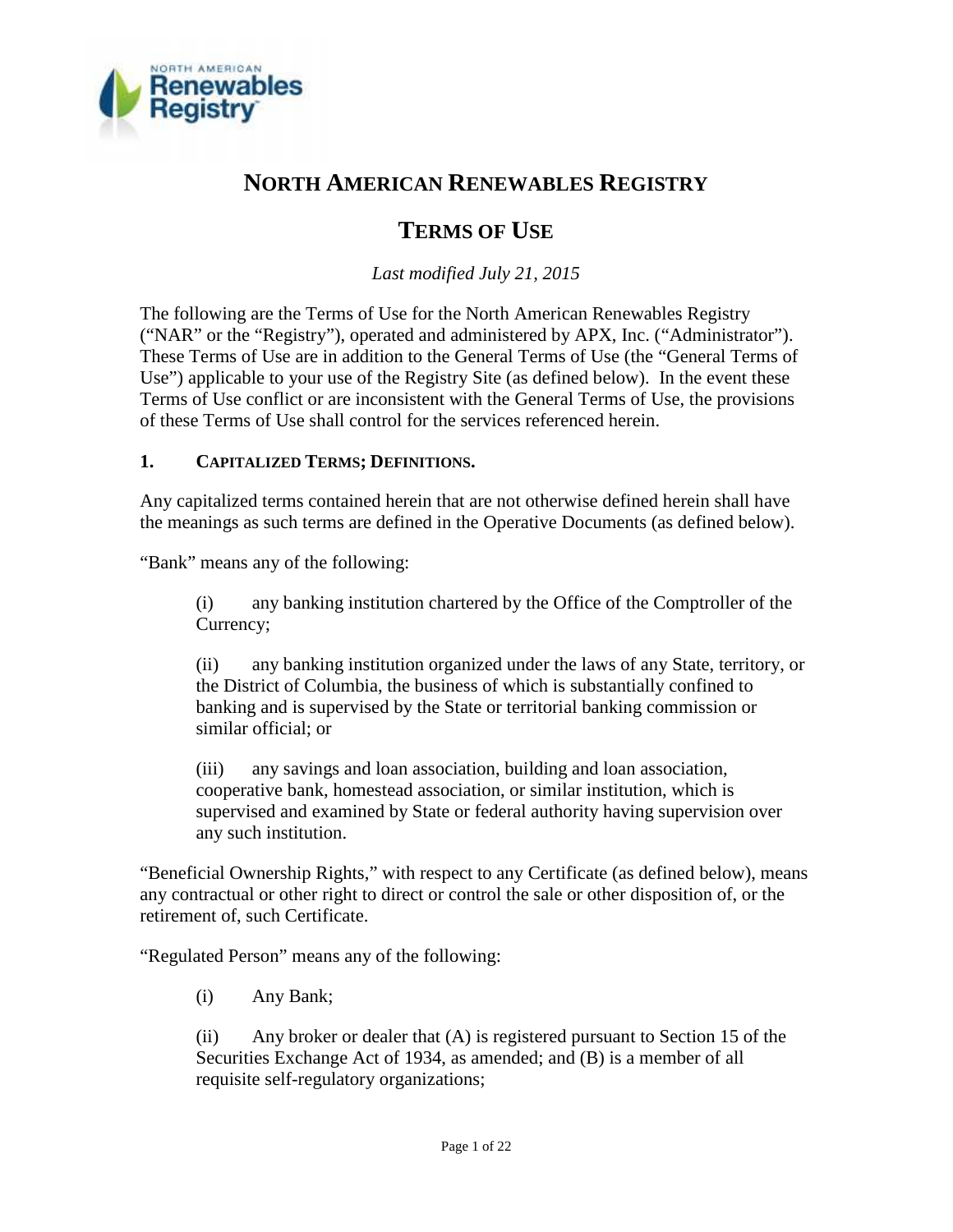

(iii) Any member of the National Futures Association that is registered under the Commodity Exchange Act, as amended, as a futures commission merchant, introducing broker, commodity pool operator, commodity trading advisor or floor broker;

(iv) (A) any investment company registered under the Investment Company Act of 1940, as amended; (B) any investment adviser registered under the Investment Advisers Act of 1940, as amended; or (C) any fund that has assets under management with an aggregate market value of no less than \$100 million and that is advised or managed by an investment adviser registered under the Investment Advisers Act of 1940, as amended;

(v) Any "business development company" as defined in  $(A)$  Section  $2(a)(13)$ of the Investment Company Act of 1940, as amended, or  $(B)$  Section 202 $(a)(22)$ of the Investment Advisers Act of 1940, as amended;

(vi) (A) any plan established and maintained by a state, its political subdivisions, or any agency or instrumentality of a state or its political subdivisions, for the benefit of its employees; (B) any employee benefit plan within the meaning of title I of the Employee Retirement Income Security Act of 1974, as amended; or (C) any trust fund whose trustee is a Bank and whose participants are exclusively plans of the types identified in the above clause (A) or (B), except trust funds that include as participants individual retirement accounts or H.R. 10 plans; or

(vii) any seller that has been granted authorization to engage in sales for resale of electric energy, capacity or ancillary services from the Federal Energy Regulatory Commission pursuant to Section 205 of the Federal Power Act, as amended, and the requirements of 18 C.F.R. § 35.

#### **2. ACCEPTANCE OF TERMS.**

The use by you and your Users (as defined below) of the Registry and the Registry website located online at http://narecs.com (or such other website as Administrator may notify you is the location of the Registry) (the "Registry Site") is subject to the following Terms of Use, which constitute a binding contract between you ( "Account Holder") and your Users as users of the Registry and Administrator as administrator and owner of the Registry (Account Holder and Administrator, are individually referred to herein as a "Party", and collectively referred to herein as "the Parties"). BY USING OR ACCESSING THE REGISTRY, YOU ACCEPT AND AGREE TO BE BOUND BY THESE TERMS OF USE AS MODIFIED FROM TIME TO TIME IN ACCORDANCE WITH THE TERMS HEREOF, AND YOU AGREE TO TAKE AFFIRMATIVE RESPONSIBILITY FOR THE COMPLIANCE OF YOUR USERS WITH THESE TERMS OF USE. You can review the current version of the Terms of Use at any time at the Registry Site. CONTINUED USE AND ACCESS OF THE REGISTRY BY YOU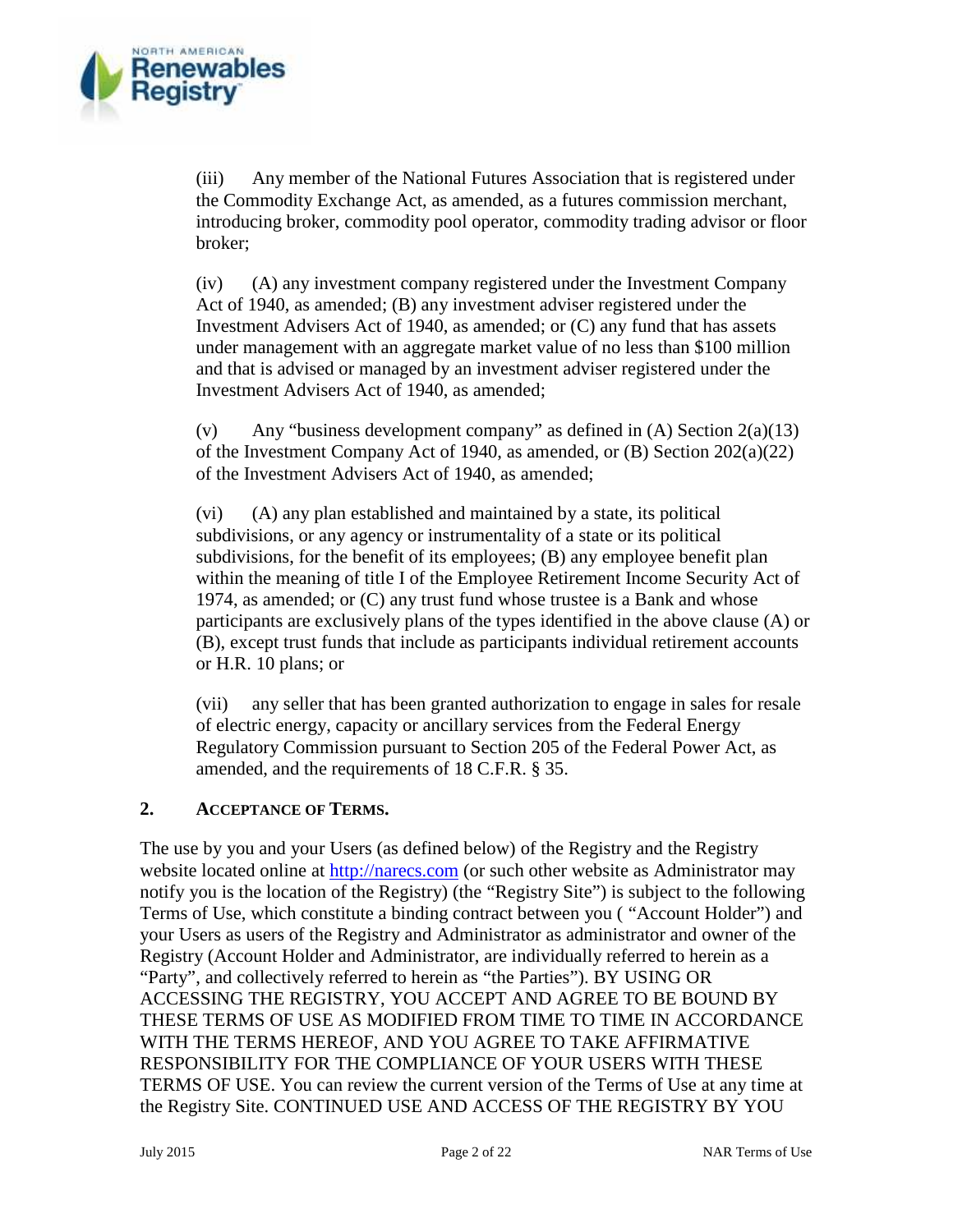

AND/OR YOUR USERS AFTER MODIFICATION OF THE TERMS OF USE SIGNIFIES YOUR AGREEMENT TO BE BOUND BY THE MODIFIED TERMS OF USE, AND YOUR AGREEMENT TO TAKE AFFIRMATIVE RESPONSIBILITY FOR THE COMPLIANCE OF YOUR USERS WITH THESE MODIFIED TERMS OF USE. In addition, when using the Registry, you shall be subject to any rules, guidelines and/or operating procedures, including but not limited to the NAR Operating Procedures (the "Operating Procedures"), the NAR Registry Fee Schedule, the General Terms of Use and such other rules, guidelines and/or operating procedures, each as modified or restated from time to time (collectively with the Operating Procedures, the "Operative Documents") applicable to such use which may be posted at the Registry Site from time to time. All such rules, guidelines and operating procedures are incorporated by reference into these Terms of Use. If you do not agree to these Terms of Use, you and your Users may not access or otherwise use the Registry.

## **3. DESCRIPTION OF SERVICE.**

(a) The Registry provides an electronic tracking system to create, transfer, track, manage, and retire renewable energy certificates ("RECs" or "Certificates"). If its registration is accepted by Administrator, Account Holder will have an Account in the Registry in which it can hold Certificates. Certificates will represent the Environmental Attributes associated with one megawatt-hour ("MWh") of energy produced by a renewable resource and recorded onto a Certificate with a unique serial number. Account Holder will have the option to import renewable energy certificates from, and export Certificates to, other registries not operated or administered by Administrator. As further described in the Operating Procedures, the data comprising the Registry include, but are not limited to:

(i) generation information from Control Area settlement data polled from a Revenue-Quality Meter, provided to Administrator by a Qualified Reporting Entity, or self-reported, in each case as provided in the Operating Procedures; and

(ii) static information provided by Account Holder, its related Users or other participants in the Registry and their related Users (collectively, the "Registry Participants") such as fuel source and location.

(b) The Registry is an assembly of data regarding renewable energy projects and energy efficiency projects ("Projects") and their energy generation and savings and serves only for informational purposes. Any issues or disputes that may arise between the Account Holder, other Registry Participants and third parties from the use of the Registry or the data contained therein (including without limitation in connection with the validity of Project data, with the purchase and sale of Certificates or whether an ownership interest, Beneficial Ownership Rights, security interest or other proprietary interest is created in any Certificate) shall be addressed between the Account Holder and such Registry Participant or third party. Neither the Registry nor Administrator will address any such issues and neither shall have any liability with respect to any such issues. Administrator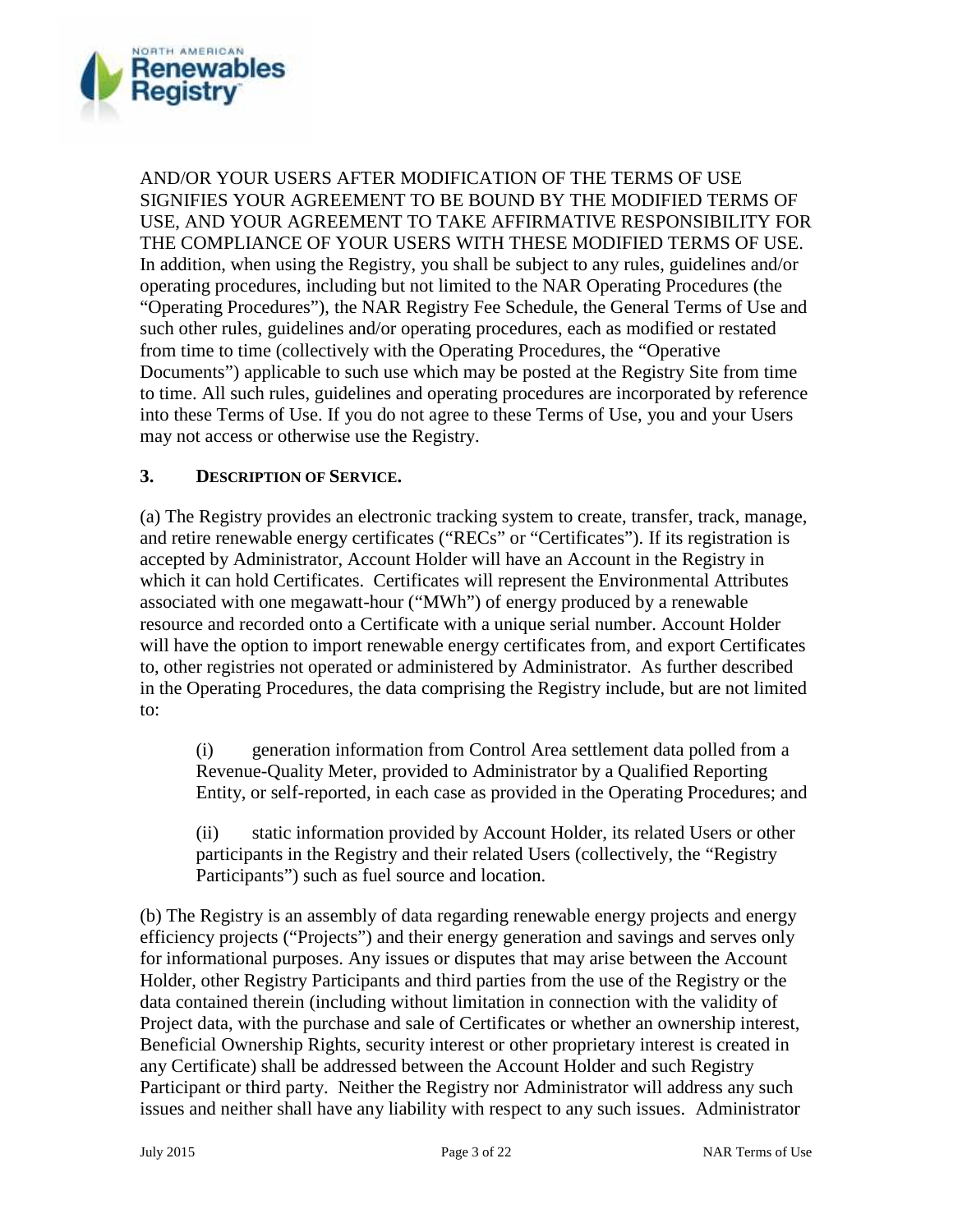

reserves the right to dispose of any disputed Certificate by interpleader or other suitable action in the event of controversy and to deposit any Certificates or other items subject of the interpleader action with the relevant court or arbitral panel.

(c) Account Holders have the option to import Certificates from, and export Certificates to, other electronic tracking systems. In connection with such transfers, Administrator may be required to receive or transmit Certificates or their equivalents on your behalf. In that case, your instruction to Administrator to receive such import or transmit such export shall constitute your authorization for Administrator to so act. For the avoidance of doubt, Administrator's actions in facilitating such exchanges between the Registry and other electronic tracking systems shall be covered by the liability limitation and indemnification provisions of Sections 16 and 18 hereof.

(d) Administrator reserves the further right, in its sole discretion, to modify, augment, segment, reformat, reconfigure or otherwise alter at any time the content or methods of transmission of the Registry, the Operative Documents or these Terms of Use and create new types or versions of the Registry, the Operative Documents or these Terms of Use. Administrator shall not be required to comply with any provision of any Operative Document to the extent that Administrator determines in its reasonable discretion that such compliance would have a material adverse effect on the Registry; provided that Administrator shall report any such non-compliance to Account Holders within thirty (30) days after such non-compliance first occurs. Administrator shall provide Account Holder with at least seven (7) days' prior notice of material changes to the Registry or these Terms of Use, and such changes shall be effective upon the date set forth in the notice, which may be given by any means including, without limitation, posting on the Registry Site, or by electronic or conventional mail. All other changes shall be effective upon their being posted on the Registry Site. Any use of the Registry by Account Holder after a change has gone into effect shall be deemed to constitute acceptance of such change.

#### **4. AUTHORIZED USER**

(a) The rights and obligations of these Terms of Use shall run to the named Parties and their successors in interest and authorized assigns. Account Holder shall ensure that any of its owners, trustees, partners, members, officers, directors, employees, agents appointed as Account Holder's agent ("Agents") and/or any other agents to whom it has provided access to the Registry (collectively, the "Representatives" or "Users") agree to comply with the Operative Documents and these Terms of Use.

(b) Account Holder shall execute and return to Administrator a Declaration of Agency ("Declaration") for any third-party agent it desires to hire and/or contract with to access the Registry on its behalf. A form of Declaration will be available on the Registry Site. Account Holder understands and agrees that only one entity may be granted access to an Account, and that accordingly if Account Holder grants Account access to an Agent,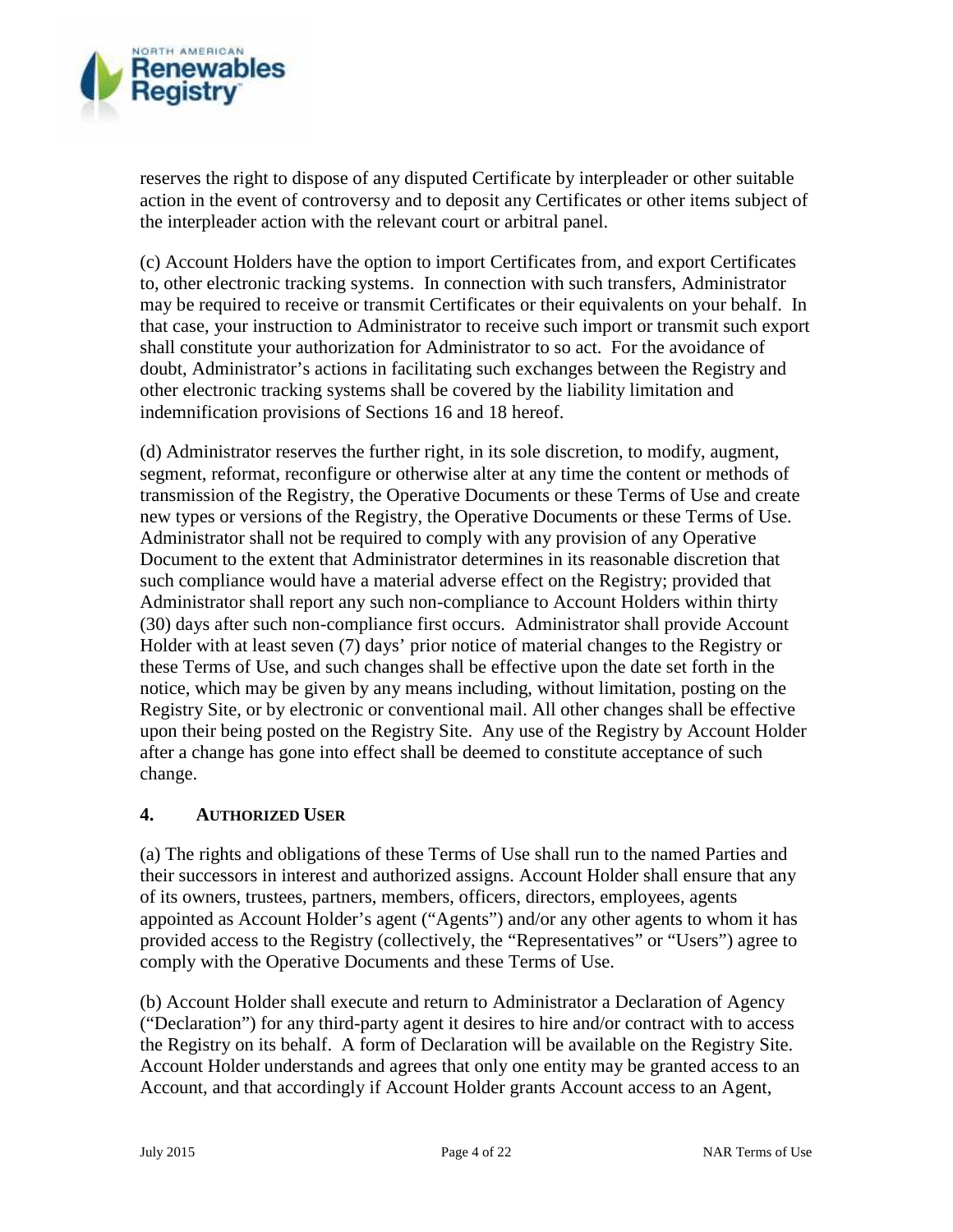

Account Holder shall not have access to that Account unless and until Account Holder revokes the applicable Declaration of Agency.

(c) Account Holder acknowledges and agrees that the rights and licenses provided under these Terms of Use and the Operative Documents are solely for the benefit of Account Holder and are to be exercised only in connection with Account Holder's and its Representatives', if any, use of the Registry. Without limiting the generality of the foregoing, except as set forth in this Section 4 and in Section 19, or except with respect to a Group Retirement Sub-account as described in the Operating Procedure, Account Holder may not transfer or sublicense its rights, licenses or Account, or any portion thereof, to any third party.

## **5. OWNERSHIP AND USE OF DATA AND THE REGISTRY.**

(a) Account Holder acknowledges that (i) Confidential Information, as defined in Section 14(b) hereof, is, and shall remain, the exclusive property of the Registry Participant who submitted it or on whose behalf it was submitted, and (ii) Administrator is and shall remain the sole owner of all data comprising the Registry (except as provided in Section 14 (d) hereof) and of the Registry operating system, including any components, modifications, adaptations and copies thereof. Without limiting any of the foregoing, Account Holder further acknowledges and agrees that any and all software used in providing, accessing (other than commercially available third party internet browsers) or using the Registry ("Software") is proprietary software of Administrator. Except as provided herein, Account Holder shall not obtain, have or retain any right, title or interest in or to the Registry or the Software or any part thereof. Account Holder acknowledges and agrees that Administrator is, and shall remain, the sole owner of any registration data required to access or use the Registry, including without limitation any and all intellectual property rights therein. The rights granted to Account Holder are solely defined by these Terms of Use and the Operative Documents as in effect from time to time and include, but are not limited to, permission to use the Registry as set forth herein and therein. Account Holder's rights under these Terms of Use do not include a transfer of title or any other ownership interest in the Registry, its content or any part thereof to Account Holder. Account Holder agrees not to contest or challenge Administrator's ownership of the data comprising the Registry, the Registry, the Software and associated intellectual property rights and not to take any action that would infringe, misappropriate, constitute unfair competition with respect to, or otherwise violate Administrator's rights in the data comprising the Registry, the Registry, the Software or associated intellectual property rights.

(b) Except as otherwise provided in the Operating Procedures and Section 14(d) hereof, Account Holder acknowledges that once Account Holder transmits data to the Registry, such data becomes the property of Administrator. Except in accordance with Administrator's normal operating procedures, data in the Registry, including Confidential Information, cannot and will not be deleted, removed, or otherwise expunged or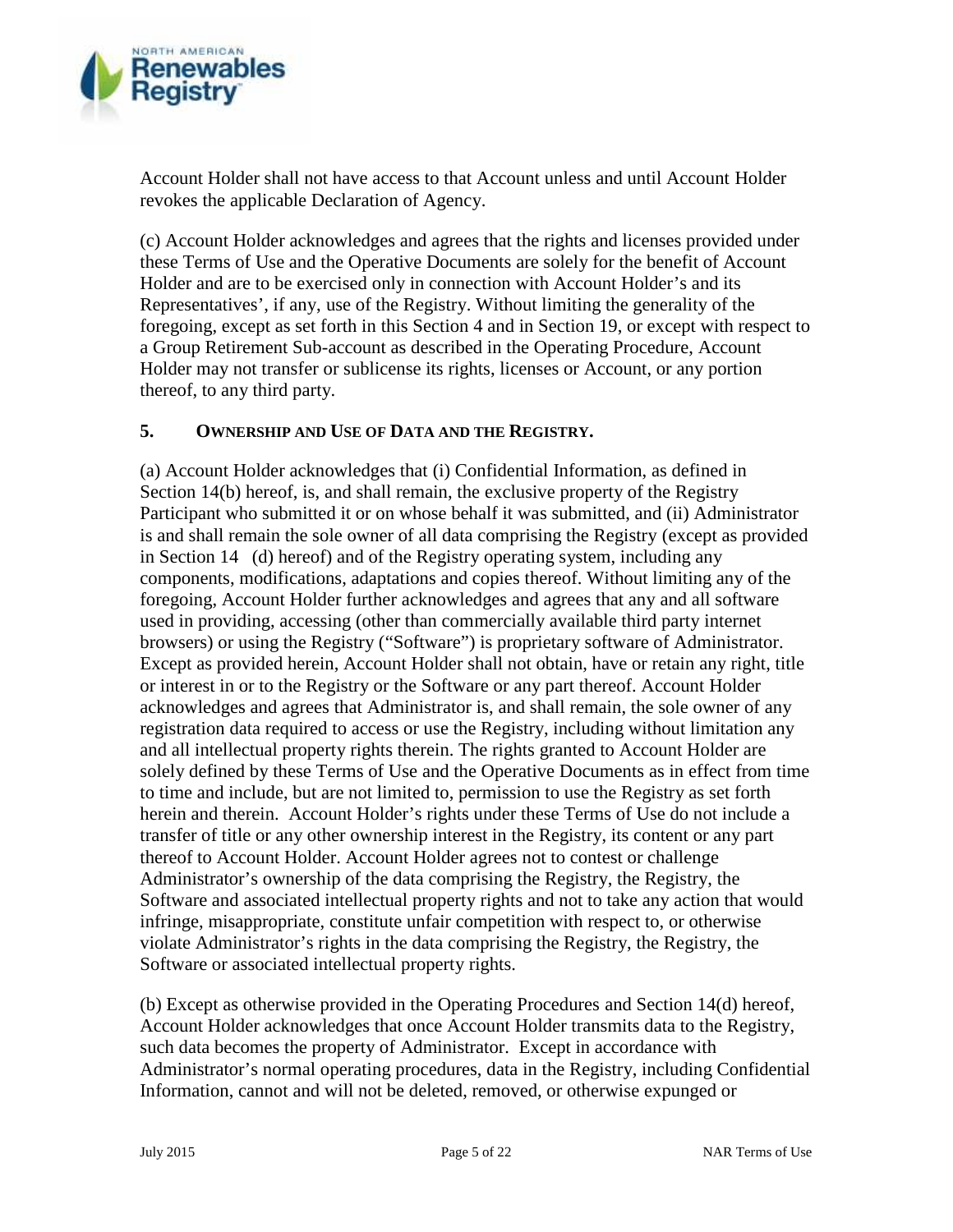

segregated, including in the event Account Holder terminates its use of the Registry or any Account or Sub-account in the Registry or is terminated pursuant to Section 10 hereof. To the extent any data submitted by or on behalf of Account Holder is and remains Confidential Information, Account Holder grants Administrator a perpetual, irrevocable, worldwide, royalty-free and non-exclusive license to retain and use such data in the Registry, subject to the obligations set forth in these Terms of Use applicable to such Confidential Information.

(c) Account Holder acknowledges that the data transmitted by the Registry is derived from proprietary and public third-party sources, including but not limited to data from other Registry Participants, Control Area Operators and Qualified Reporting Entities. Account Holder will not use the Registry for any unlawful purpose or in an unlawful manner. Account Holder shall prevent the use or copying of the Registry and any other supporting materials by Account Holder's Representatives except as permitted by these Terms of Use.

(d) Administrator grants Account Holder non-exclusive permission to access, retrieve and download data from the Registry subject to these Terms of Use and the Operative Documents, which grant shall not be effective until (i) Account Holder has: (1) accepted these Terms of Use on the Registry Site, (2) paid all applicable fees due under the Operative Documents, and (3) completed and submitted to Administrator the online registration available on the Registry Site, and (ii) Administrator, in its sole discretion, has accepted Account Holder's registration. Account Holder will take all appropriate steps and precautions to safeguard and protect the access, use and security of the Registry and Account Holder's user access information from unauthorized users.

(e) Administrator reserves all rights in the Registry not expressly granted to Account Holder in these Terms of Use.

(f) To Administrator's actual knowledge, the Software does not infringe any intellectual property rights of third parties.

## **6. OWNERSHIP OF CERTIFICATES; ACTION WITH RESPECT TO CERTIFICATES ON BEHALF OF THIRD PARTIES.**

(a) General Prohibition on  $3<sup>rd</sup>$  Party Ownership. Except as otherwise permitted under Sections 6(b) or 6(c) below:

(i) Account Holder will only hold or retire in its Accounts, import to its Account, or export from its Account, Certificates for which it is the sole holder of all legal title and all Beneficial Ownership Rights, and

(ii) Account Holder may not hold any Accounts, or hold or retire in its Accounts, import to its Account, or export from its Account, any Certificates on behalf of one or more third parties.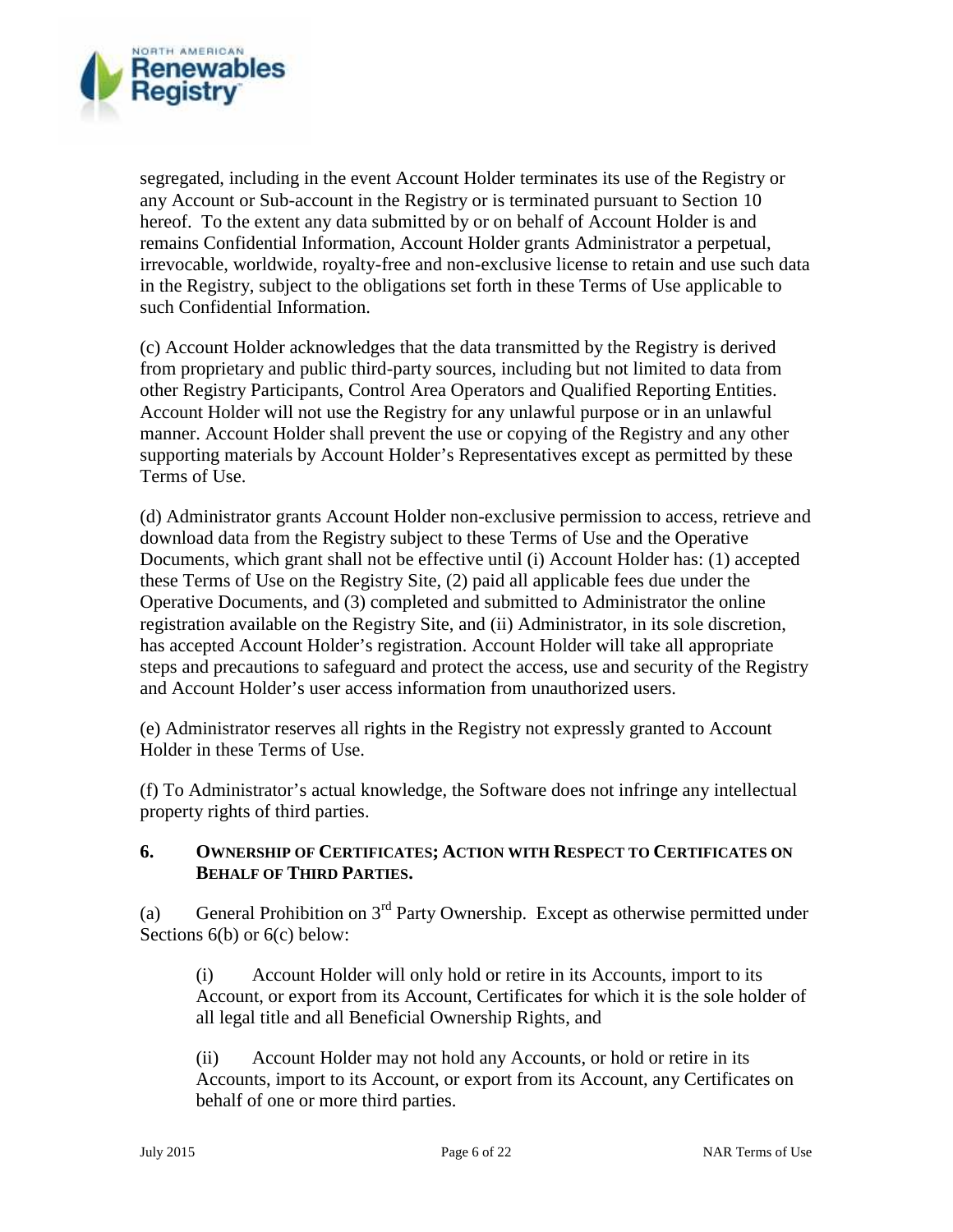

(b) Retail Aggregator Exception. Account Holder may retire Certificates on behalf of one or more third parties, provided that:

(i) any such retirement may be effected only in a Group Retirement Sub account, in the manner set forth in the Operating Procedures;

(ii) all legal title to and all Beneficial Ownership Rights in any Certificate retired in a Group Retirement Sub-account must be held by one or more individuals or organizations (collectively, a "Certificate Owner") that have authorized Account Holder in writing to retire such Certificate on their behalf and to provide any data or other information relating to such Certificate to Administrator (except to the extent that Account Holder may be deemed to hold or share with the applicable Certificate Owner any legal title to or Beneficial Ownership Rights in such Certificate); and

(iii) any retirement of any Certificate in a Group Retirement Sub-account shall be effected solely on behalf of the applicable Certificate Owner.

(c) Optional Omnibus Account. Account Holder may hold Certificates in its Account(s) on behalf of one or more third parties, provided that:

(i) Account Holder is a Regulated Person and has provided Administrator a signed Regulated Person Attestation, available at the Registry Site; provided, however, that Administrator may, in its sole discretion, waive the requirements set forth in this paragraph (i) with respect to Account Holder by providing Account Holder with written notice of such waiver;

(ii) All legal title to and all Beneficial Ownership Rights in any Certificate so held by Account Holder is held by one or more Certificate Owners that have authorized Account Holder in writing to hold Certificates on their behalf and to provide any data or other information relating to such Certificate to Administrator (except to the extent that Account Holder may be deemed to hold or share with the applicable Certificate Owner any legal title to or Beneficial Ownership Rights in such Certificate);

(iii) Account Holder complies with all applicable laws, regulations or other legally enforceable requirements, including without limitation applicable provisions of the USA PATRIOT Act and the regulations of the Office of Foreign Assets Control of the U.S. Department of the Treasury;

(iv) Account Holder maintains a customer identification program that contains reasonable procedures to verify the identity of any individual or organization on whose behalf Account Holder is holding Certificates and maintains records of the information used to verify such identity, which records will be made available to Administrator upon request; and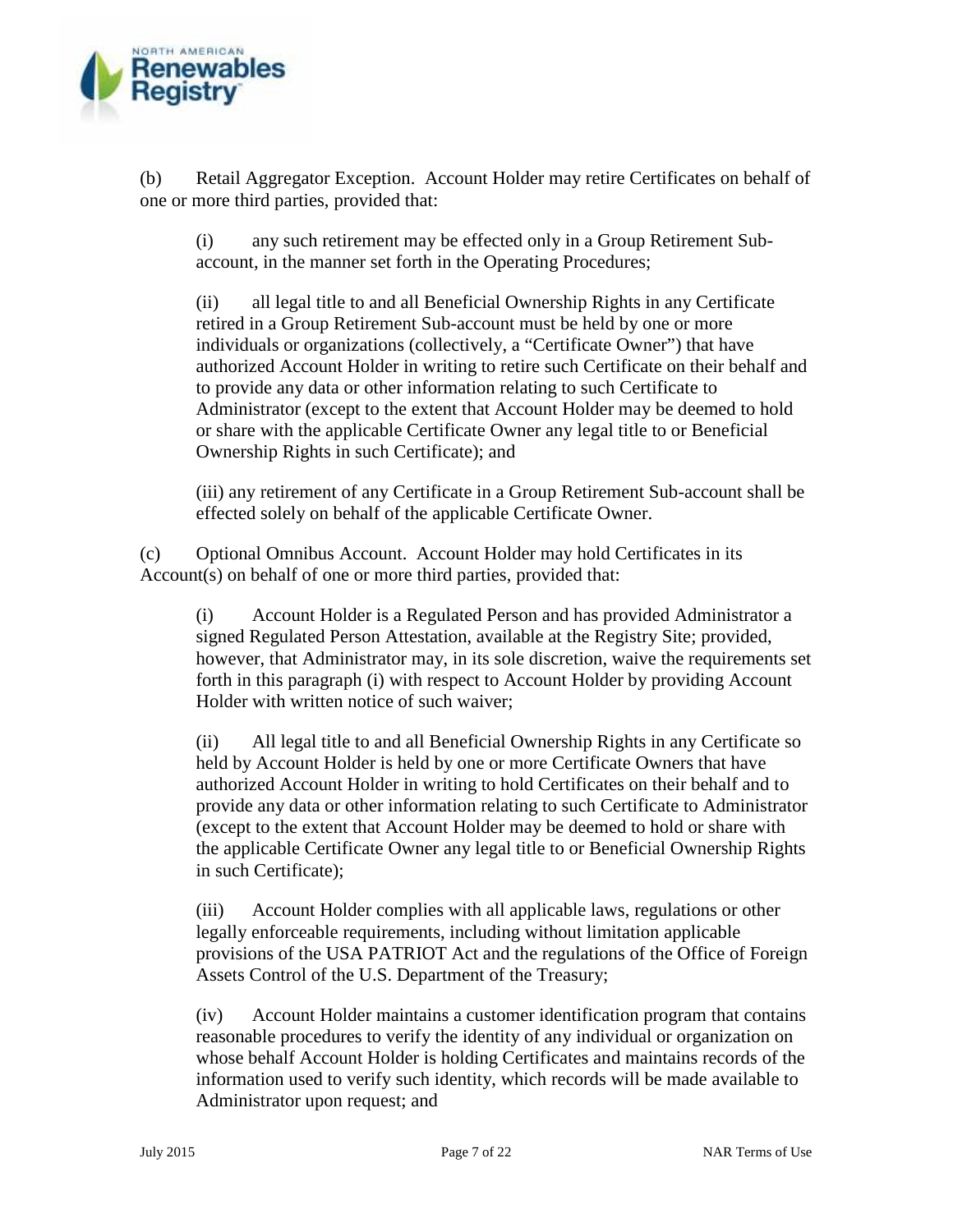

(v) Account Holder complies with the requirements of Section 6(b) in connection with any retirement of Certificates it holds on behalf of one or more third parties.

(d) Account Holder acknowledges that neither the Registry nor Administrator shall have any liability in connection with any misrepresentation by Account Holder or another Registry Participant relating to the ownership of any REC in any Account or sub-account held by Account Holder (including without limitation the identity of the person(s) holding any legal title thereto or Beneficial Ownership Rights therein).

# **7. FEES.**

Account Holder agrees to pay the fees and costs, when due, that Administrator may charge from time to time for the use of the service provided in accordance with these Terms of Use, as set forth in the Fee Schedule located at Registry Site (collectively referred to herein as the "Fees"). Administrator may, upon thirty (30) days' notice to Account Holder and in its sole discretion, increase or decrease any or all of the Fees at any time. In no event shall any portion of the Fees be refunded to Account Holder upon termination of the Terms of Use or of any Account or Sub-account.

## **8. PAYMENTS AND TAXES.**

Invoices for Fees will be sent electronically and will be posted on a secure page on the Registry Site. Account Holder shall pay any Fees charged hereunder by check or wire transfer of immediately available funds in United States dollars on the date and to the account identified by Administrator from time to time on the invoice, or if no date is indicated, no later than thirty (30) days from the date of the invoice (the "Due Date"), without offset or reduction of any kind. The Fees shall be non-refundable. Account Holder will pay all wire transfer fees and all sales, use, value added taxes, and other consumption taxes, personal property taxes and other taxes and charges, if any, imposed by any governmental entity (other than those based on Administrator's net income) (collectively, "Taxes") related to the use of the Registry unless Account Holder furnishes satisfactory proof of exemption. Taxes, if any, are not included in the Fees and, to the extent that Administrator is required to pay those Taxes, those Taxes will be added to Account Holder's invoices. If not so added, such Taxes are the exclusive responsibility of Account Holder.

# **9. LATE PAYMENTS.**

If Account Holder fails to pay any Fees, Taxes or other amounts or charges which Account Holder is obligated to pay under the Operative Documents or these Terms of Use when due, then Account Holder shall be responsible to pay interest thereon accruing at a rate of 1½ % per month, or the highest rate permitted by any applicable local, state, national, or international law, statute, regulations, ordinance or other means of establishing legal rights and obligations ("Applicable Law"), whichever is lower, together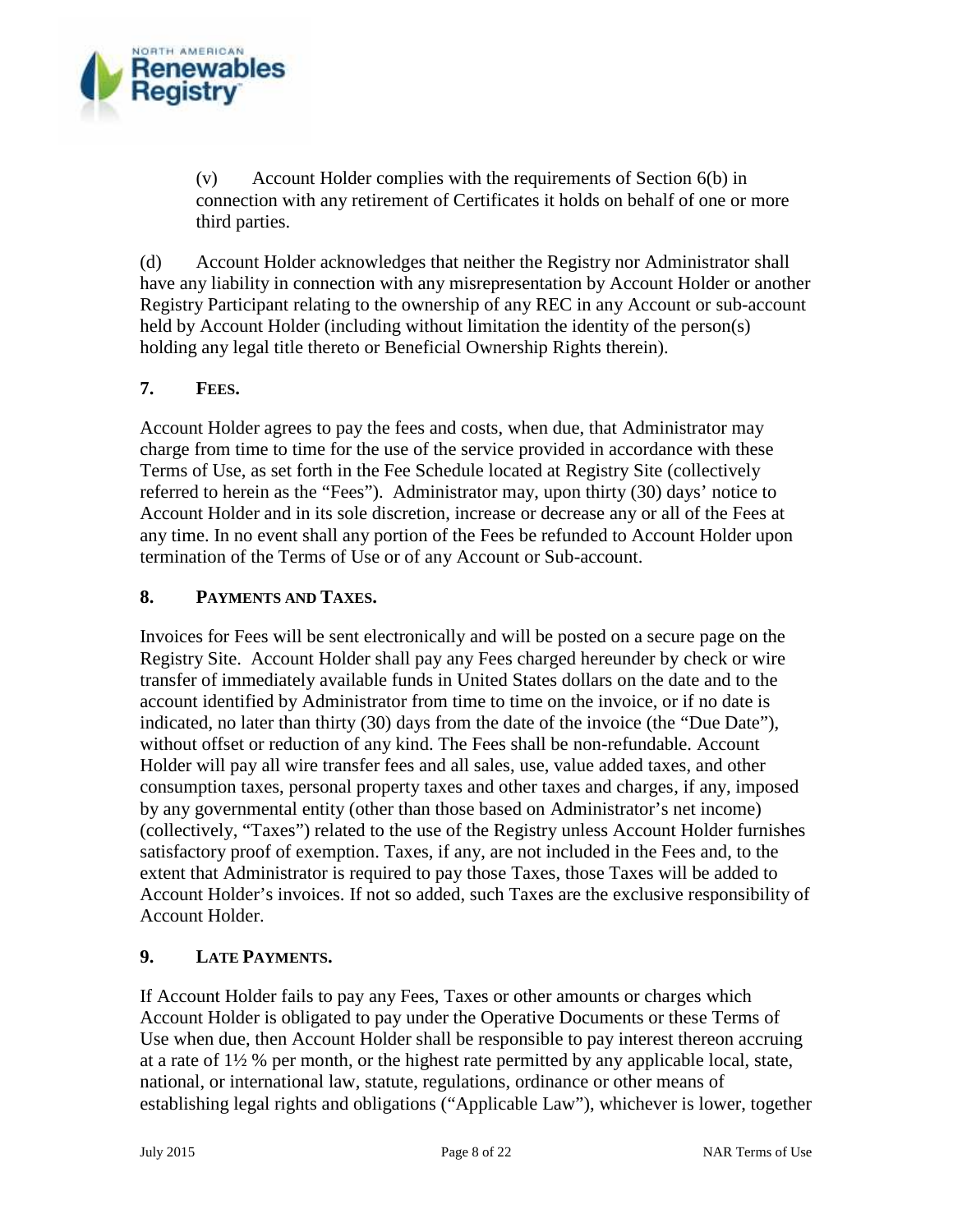

with any additional costs or expenses incurred by Administrator in connection with the collection of such overdue amounts. Acceptance of any interest, cost or expenses shall not constitute a waiver of Account Holder's default with respect to such late payment by, nor prevent Administrator from exercising any other rights or remedies available to Administrator under the Operative Documents, these Terms of Use or any Applicable Law.

#### **10. TERM AND TERMINATION.**

(a) Term. These Terms of Use become operative on the date on which Account Holder indicates on the Registry Site that Account Holder agrees with and accepts the Terms of Use and shall continue in effect until Administrator or Account Holder terminates access to the Registry pursuant to Section 10(b), (c) or (d) hereof.

(b) Termination by Administrator.

(i) Prior to accepting your registration to become an Account Holder, Administrator may in its sole discretion reject your registration and terminate your access to the Registry immediately.

(ii) Administrator may terminate Account Holder's access to the Registry upon giving five (5) days notice to Account Holder if Account Holder is in Default pursuant to Section 11(a)(i) hereof.

(iii) Administrator may terminate Account Holder's access to the Registry immediately in the event of any Default pursuant to Sections 11(a)(ii) through  $(a)(ix)$  hereof.

(iv) Administrator may terminate Account Holder's access to the Registry, for any reason, by providing at least sixty (60) days written notice to Account Holder. Account Holder's obligation to pay any and all Fees due under the Operative Documents and these Terms of Use at the time of termination of use shall survive such termination of use.

(c) Termination by Account Holder. Account Holder may terminate use of the Registry, for any reason, by providing at least sixty (60) days written notice to Administrator. Account Holder's obligation to pay any and all Fees due under the Operative Documents and these Terms of Use at the time of termination of use shall survive such termination of use.

(d) Termination Required by Law. Administrator shall terminate access to, or Account Holder shall cease use of, the Registry if required to do so by any Applicable Law, or by any order or other decision of a court of law, arbitral panel or governmental agency. At least sixty (60) days notice of said termination of access or cessation of use of the Registry shall be given by the Party terminating the access to, or ceasing the use of, the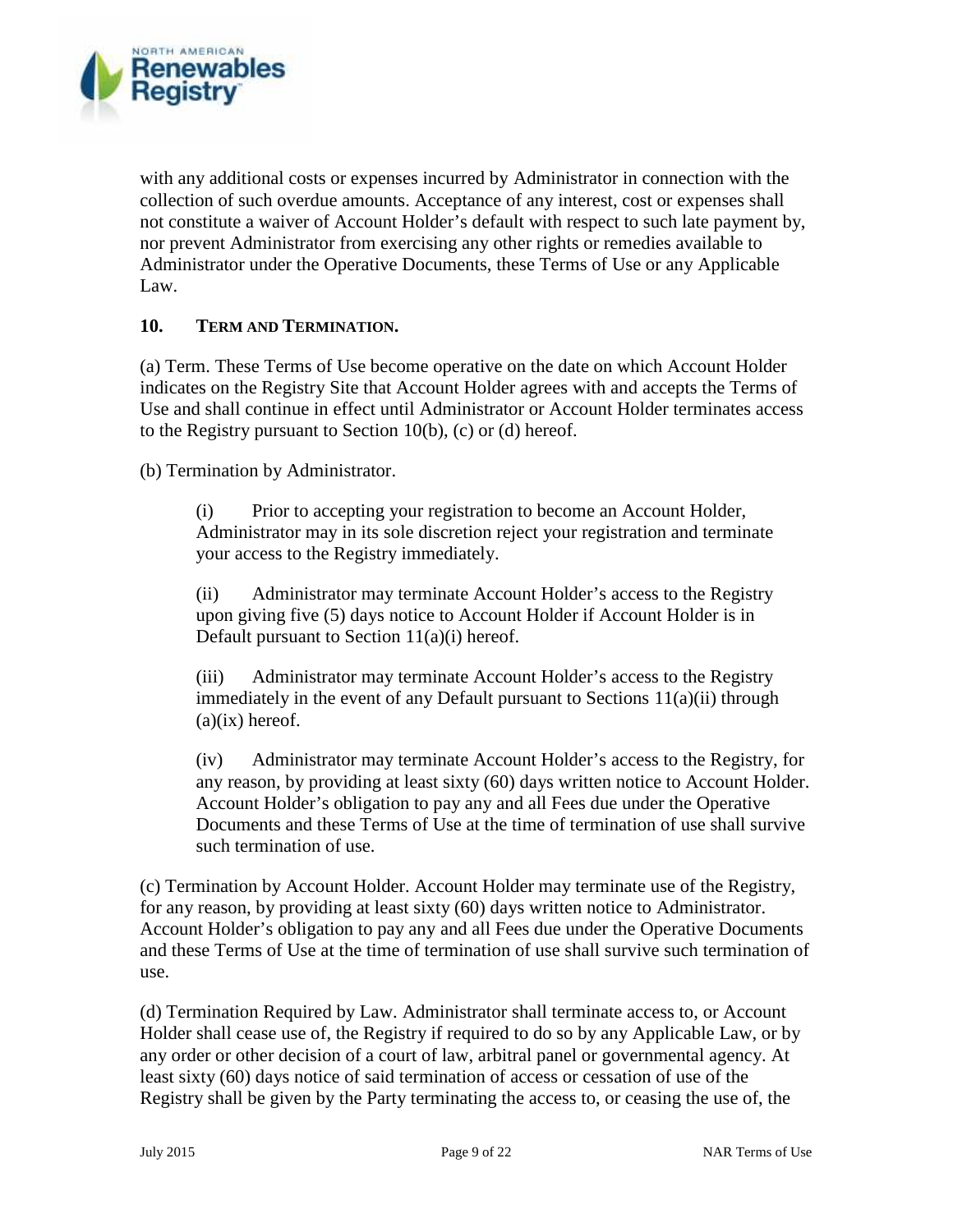

Registry under this subsection, unless a shorter notice period is required by Applicable Law or the relevant order or decision.

(e) Effect of Termination.

(i) The terms of Sections 1 (Capitalized Terms), 5 (Ownership and Use of Data and the Registry), 7 (Fees), 8 (Payments and Taxes), 9 (Late Payments), 10 (Term and Termination), 11(b) (Default; Remedies), 14 (Confidentiality), 16 (Limitation of Liability), 18 (Indemnification), 19 through 27 and any other provisions meant to survive termination or expiration of these Terms of Use, shall survive termination of the Terms of Use.

(ii) Upon termination of access to the Registry, any RECs held in Account Holder's Accounts shall be forfeited. Prior to such termination being effective, Account Holder may retire such RECs or transfer them to another Registry Participant's Account, in a manner consistent with the Operative Documents and these Terms of Use.

(f) Reinstatement.

(i) Upon the request of Account Holder, Administrator, in its sole discretion, may reinstate Account Holder's access to the Registry after termination for Account Holder's Default, upon Administrator's determination that Account Holder has resolved such Default and upon receipt of Account Holder's full payment of all Fees due prior to the termination. Account Holder agrees to pay a reinstatement fee equal to the Fees which would have been due during the period in which Account Holder's Account(s) were terminated ("Reinstatement Fee"). The Reinstatement Fee shall be due prior to reinstatement of Account Holders' access to the Registry.

(ii) Administrator shall reinstate an Account Holder's access to the Registry after termination for Account Holder's Default if directed to do so as a result of the outcome of a dispute resolution proceeding under these Terms of Use. Whether payment of a Reinstatement Fee is required in such an instance shall be determined as part of such dispute resolution proceeding.

# **11. DEFAULT; REMEDIES.**

(a) Default. The occurrence of any of the following shall be considered a "Default":

(i) Account Holder fails to abide by the Operative Documents or fails to perform any of its duties or obligations under these Terms of Use, other than those set forth below in Sections  $11(a)(ii)$  through  $(a)(ix)$ , which default is not cured to the satisfaction of Administrator in its sole discretion within five (5) days after notice is given to Account Holder specifying such default.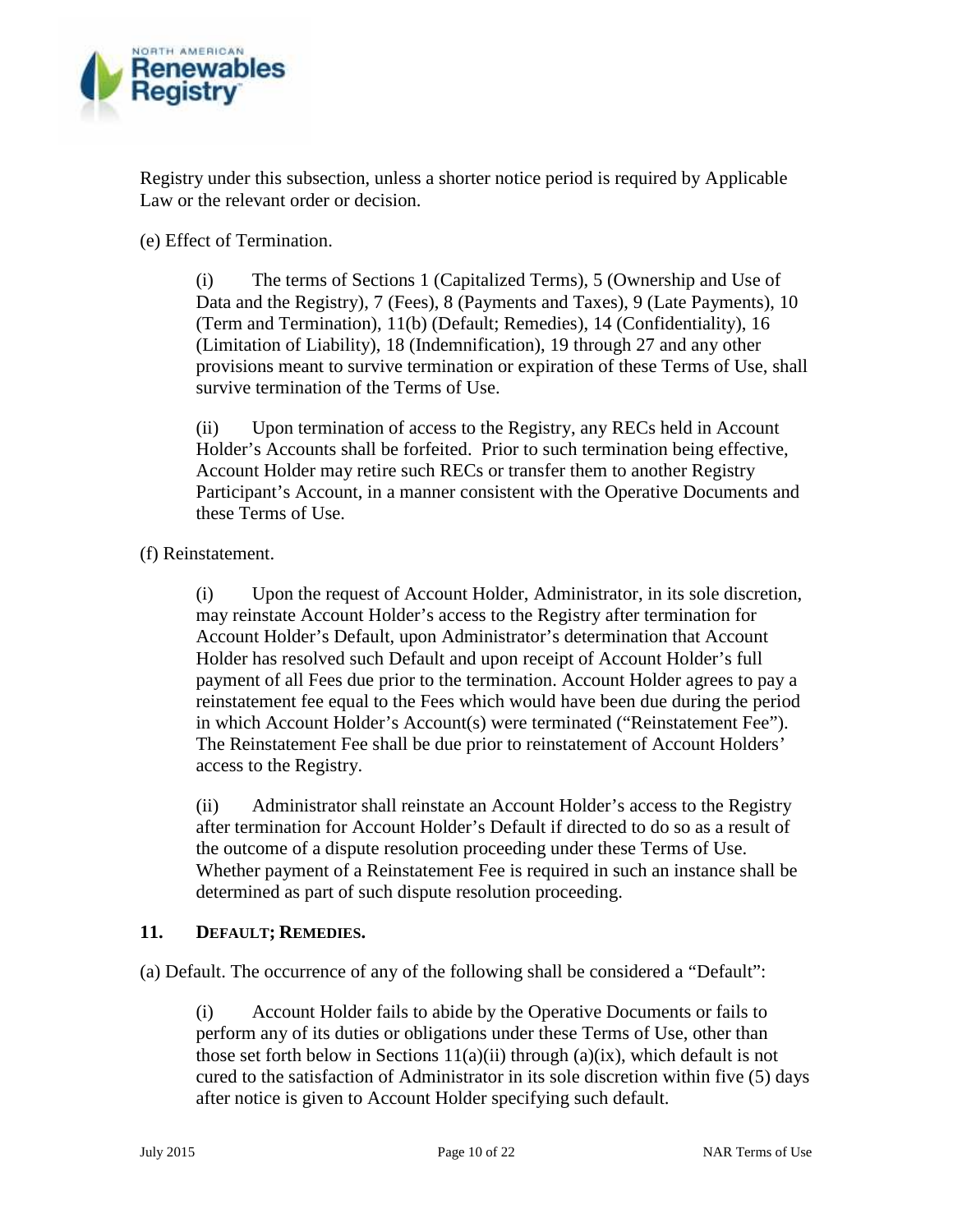

(ii) Account Holder fails to pay any of the Fees, Taxes or other charges due in accordance with the procedures set forth in Sections 7,8 and 9 above within five (5) days of their Due Date.

(iii) Account Holder or its Representatives alter, tamper with, damage or destroy (1) the Registry or any portion thereof, or (2) the data of other Registry Participants.

(iv) Account Holder uses the Registry in any manner that, directly or indirectly, violates any Applicable Law.

(v) All or substantially all of Account Holder's assets are attached or levied under execution (and Account Holder does not discharge the same within sixty (60) days thereafter); a petition in bankruptcy, insolvency, for reorganization or a similar arrangement is filed by or against Account Holder (and Account Holder fails to secure a stay or discharge thereof within sixty (60) days thereafter); Account Holder is insolvent and unable to pay its debts as they become due; Account Holder makes a general assignment for the benefit of creditors; Account Holder takes the benefit of any insolvency action or law; the appointment of a receiver or trustee in bankruptcy for Account Holder or its assets if such receivership has not been vacated or set aside within thirty (30) days thereafter; or, dissolution or other failure to exist of Account Holder if Account Holder is an entity.

(vi) Account Holder falsifies or misrepresents any data or other information input into the Registry by Account Holder or otherwise provides incorrect data or other information to the Registry in contravention of these Terms of Use.

(vii) Account Holder makes any false or inaccurate representations in these Terms of Use.

(viii) Account Holder violates its confidentiality obligations set forth in Section 14.

(ix) Account Holder receives written notice of a violation of the performance of any particular material term or condition of the Operative Documents or these Terms of Use three (3) or more times during any twelve (12) month period, regardless of whether such violations are ultimately cured.

(b) Remedies. Upon the occurrence of any Default, Administrator shall have the following rights and remedies, in addition to those stated elsewhere in the Operative Documents and these Terms of Use and those allowed by Applicable Law or in equity, any one or more of which may be exercised without further notice to Account Holder: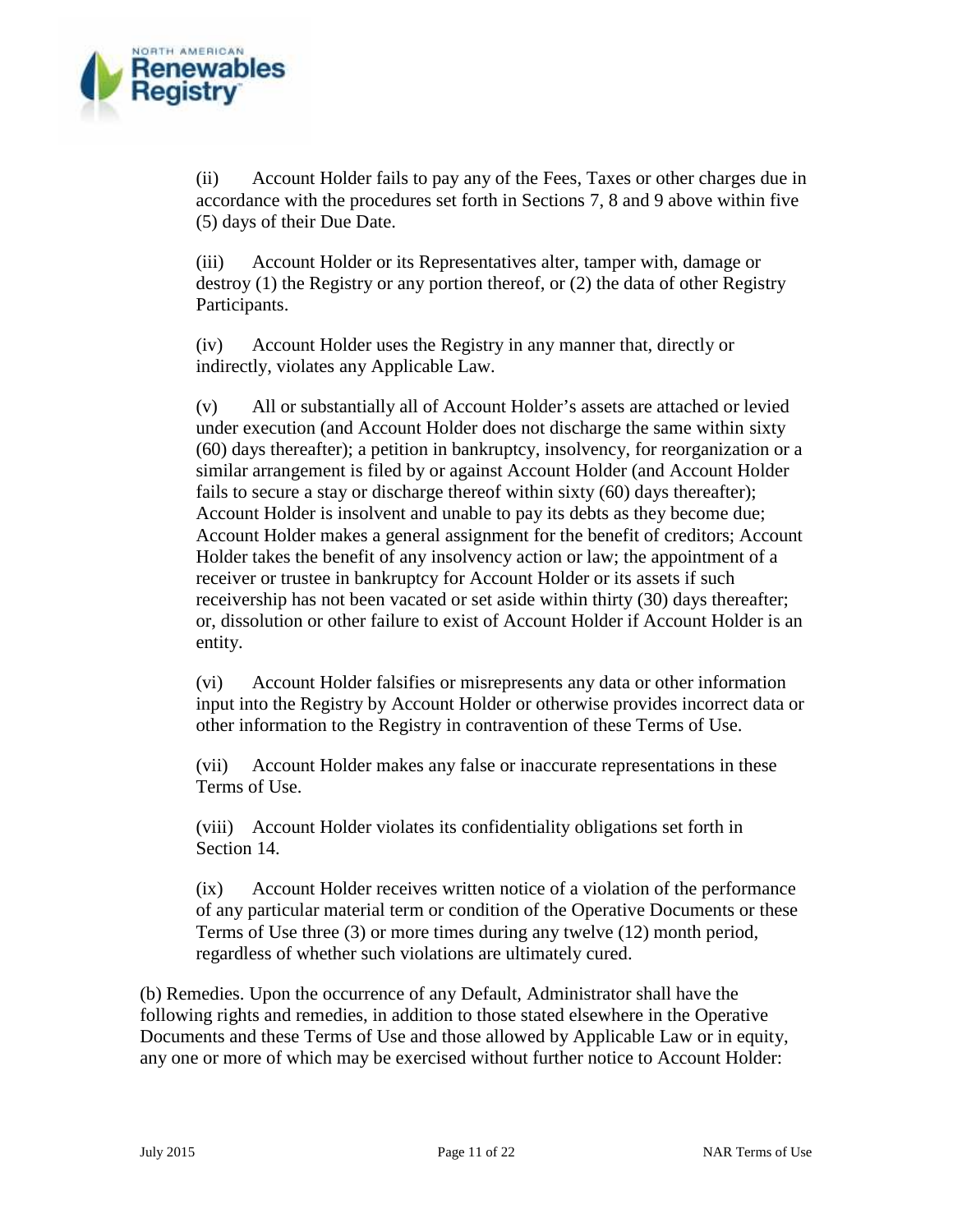

(i) Account Holder acknowledges that money damages would not adequately compensate Administrator in the event of a breach by Account Holder of its obligations hereunder and that injunctive relief may be essential for Administrator to adequately protect itself hereunder. Accordingly, Account Holder agrees that, in addition to any other remedies available to Administrator, including but not limited to any monetary damages, Administrator shall be entitled to seek injunctive relief in the event Account Holder is in breach of any covenant or agreement contained herein.

(ii) Upon termination of the use of the Registry, Account Holder shall be obligated to pay to Administrator all monies due to it, which in the case of a termination as a result of a Default shall include attorneys' fees incurred to enforce Administrator's rights under the Operative Documents and these Terms of Use, and which in any event shall include any interest and costs and expenses due hereunder.

(iii) Account Holder acknowledges that Administrator may notify purchasers of any erroneous Credits, suspend Account Holder's Account, levy an administrative fine or prohibit Account Holder's participation in the Registry.

(c) Nonwaiver of Defaults. The failure or delay of Administrator in exercising any of its rights or remedies or other provisions of the Operative Documents or these Terms of Use shall not constitute a waiver thereof or affect Administrator's right thereafter to exercise or enforce such right or remedy or other provision. No waiver of any Default shall be deemed to be a waiver of any other Default. Administrator's receipt of less than the full amount of Fees, Taxes, Reinstatement Fees or other amounts due shall not be construed to be other than a payment on account then due, nor shall any statement on Account Holder's check or any letter accompanying Account Holder's check be deemed an accord and satisfaction.

# **12. INTELLECTUAL PROPERTY.**

The North American Renewables Registry name and brand, the Registry, and any and all content of the Registry, are protected by copyright and/or other intellectual property laws and any unauthorized use of such intellectual property or information or the Registry may violate such laws related to their protection. Except as expressly provided herein and in the Operative Documents, none of Administrator or any of its affiliates grants any express or implied right or license of any kind to Account Holder under any patents, copyrights, trademarks, or trade secret information with respect to such intellectual property and/or information and/or the Registry.

Except as expressly provided by copyright law, the Operative Documents or these Terms of Use, Account Holder may not copy, distribute, modify, publish, sell, transfer, license, transmit, display, participate in the transfer or sale of, or create derivative works of, any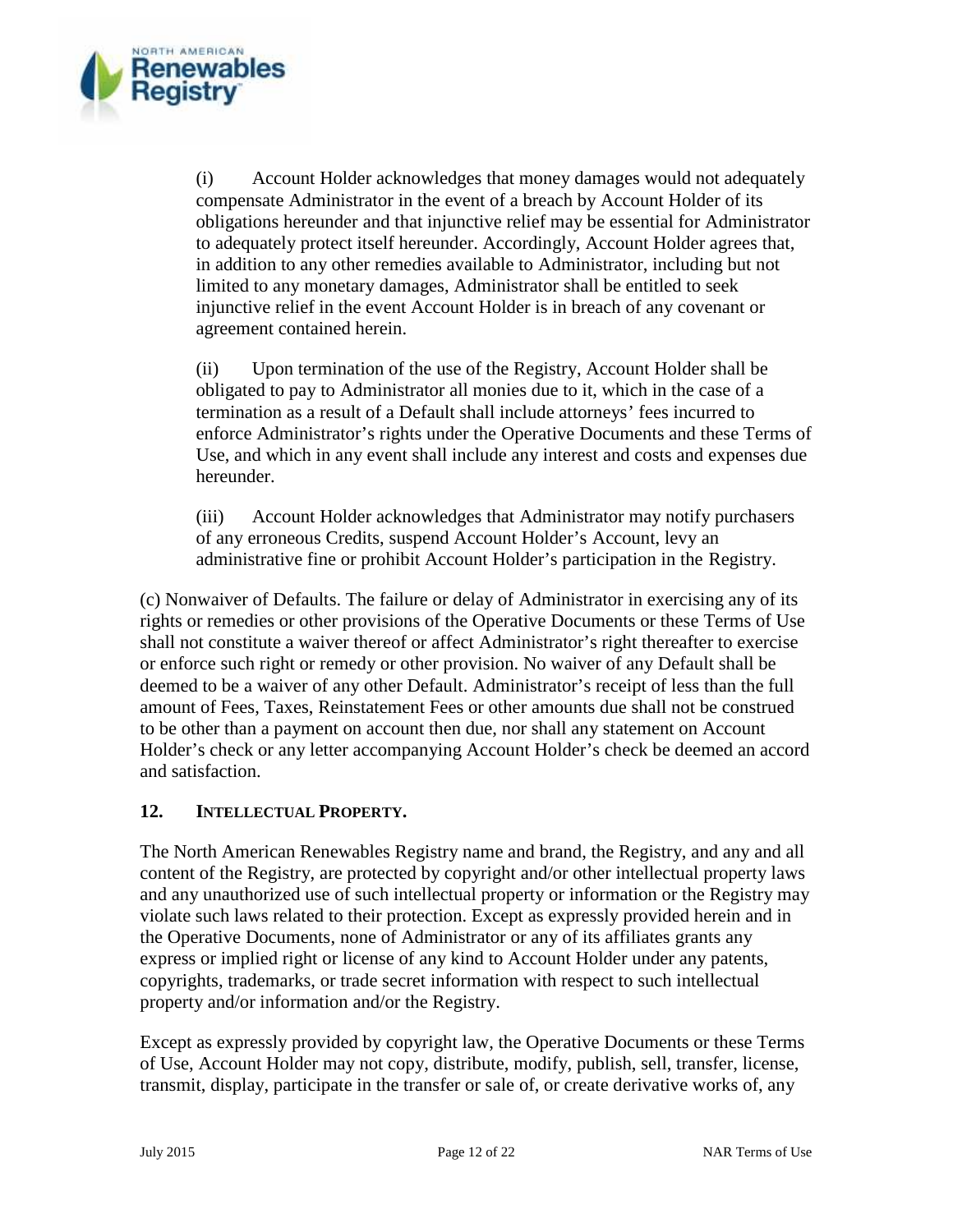

of such intellectual property or information or the Registry, either in whole or in part, other than:

(a) reports or other data created for use by or otherwise disseminated to Account Holder (including authorized Representatives of Account Holder) under the Operating Procedures,

(b) as may be required or compelled by Applicable Law,

(c) information that it has provided to the Registry, whether or not it is Confidential Information, or

(d) as Administrator may agree in its sole discretion.

Any authorized use of the Registry's logo and Administrator's trademarks shall be precisely as described in the Operative Documents, and Account Holder shall not alter such logo or trademarks in any respect (including without limiting changing the color scheme thereof). Account Holder acknowledges that Account Holder does not acquire any ownership rights by downloading copyrighted material.

# **13. REPRESENTATIONS AND WARRANTIES.**

Throughout the term of these Terms of Use, including without limitation upon each creation, transfer or retirement of a REC by Account Holder, Account Holder represents and warrants to Administrator that:

(a) If other than a natural person, Account Holder is duly organized, validly existing, and in good standing under the laws of the jurisdiction of its formation;

(b) Account Holder has all corporate and other authority and all regulatory and other consents, approvals and authorizations necessary for it to legally (i) enter into and perform its obligations under these Terms of Use and the Operative Documents and (ii) engage in all of its activity (including the creation, receipt and transfer of RECs) on or relating to the Registry;

(c) The signatory of these Terms of Use has the authority to execute these Terms of Use on behalf of Account Holder, and these Terms of Use are binding on and enforceable against Account Holder in accordance with their terms;

(d) Account Holder will only use the Registry for creating, importing, transferring and retiring RECs that are either (i) attributable to the Assets included in the Registry or (ii) imported into the Registry in the manner specified by the Operative Documents;

(e) Account Holder has not registered and will not register any Assets simultaneously both in the Registry and in any other system that tracks the environmental attributes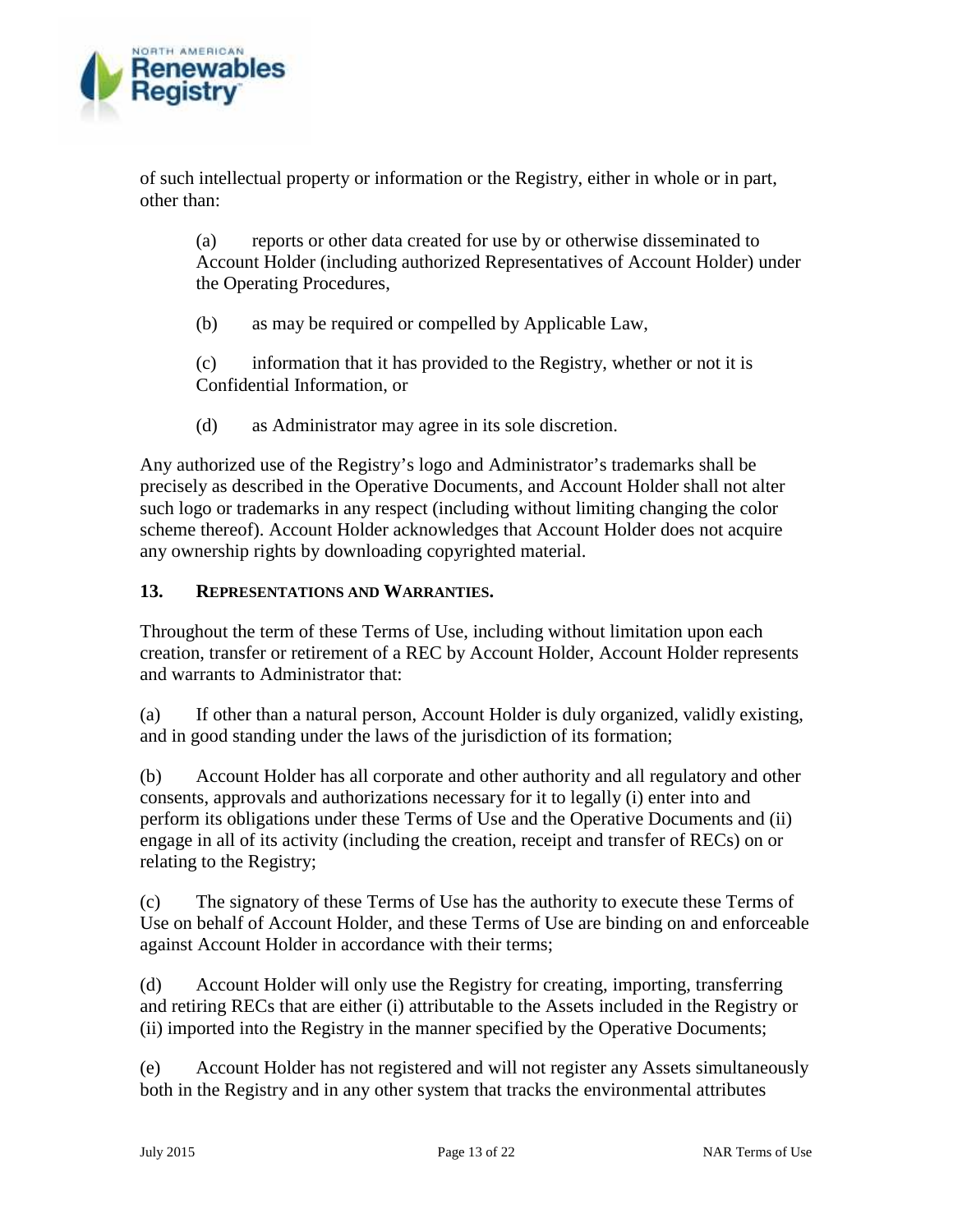

related to such Assets, nor will any transaction of an Asset's environmental attributes be conducted outside of the Registry if the Certificates associated with that Asset are maintained within the Registry;

(f) Account Holder meets all of the requirements for participation in the Registry, as set forth in the Operative Documents;

(g) Neither Account Holder nor any third party, if any, having a Beneficial Ownership Right in the RECs held in one of Account Holder's Accounts or sub-accounts has retired, sold, claimed, represented elsewhere or used, or will retire, sell, claim or represent elsewhere or use, any of its RECs to satisfy obligations in any jurisdiction or otherwise without reporting such disposition within the Registry;

(h) Collectively, Account Holder and the third parties, if any, having a Beneficial Ownership Right in the RECs held in one of Account Holder's Accounts or sub-accounts have legal title and all Beneficial Ownership Rights with respect to the RECs issued or to be issued to Account Holder and/or held in Account Holder's Accounts or sub-accounts;

(i) Account Holder has been authorized to act on behalf of each third party having a Beneficial Ownership Right in the RECs held in Account Holder's Accounts or sub accounts;

(j) No person or entity, other than Account Holder or the third parties, if any, having a Beneficial Ownership Right in the RECs held in Account Holder's Accounts or sub accounts, can claim the right to the RECs for which the Account Holder is seeking issuance or that are held in Account Holder's Accounts or sub-accounts; and

(k) All data and other information provided to the Registry or Administrator by Account Holder and/or its Representatives are either owned legally and beneficially by Account Holder or Account Holder otherwise has the right to provide such data and other information, and all such data and other information are true and correct in all material respects.

# **14. CONFIDENTIALITY.**

(a) The Registry, including the selection, arrangement and compilation of data, may be comprised of confidential, market sensitive and trade secret information of the Account Holder and other Registry Participants. Administrator agrees (i) to use and maintain information provided by Account Holder in accordance with the Registry's Privacy Policy and (ii) not to knowingly use or disclose Confidential Information (as defined below) provided by Account Holder except as authorized by Account Holder or these Terms of Use, or when Account Holder requests and authorizes the transfer of Certificates to another registry not controlled and operated by Administrator. Account Holder agrees not to use or disclose the information contained in the Registry, including any other Registry Participant's Confidential Information, except as authorized by the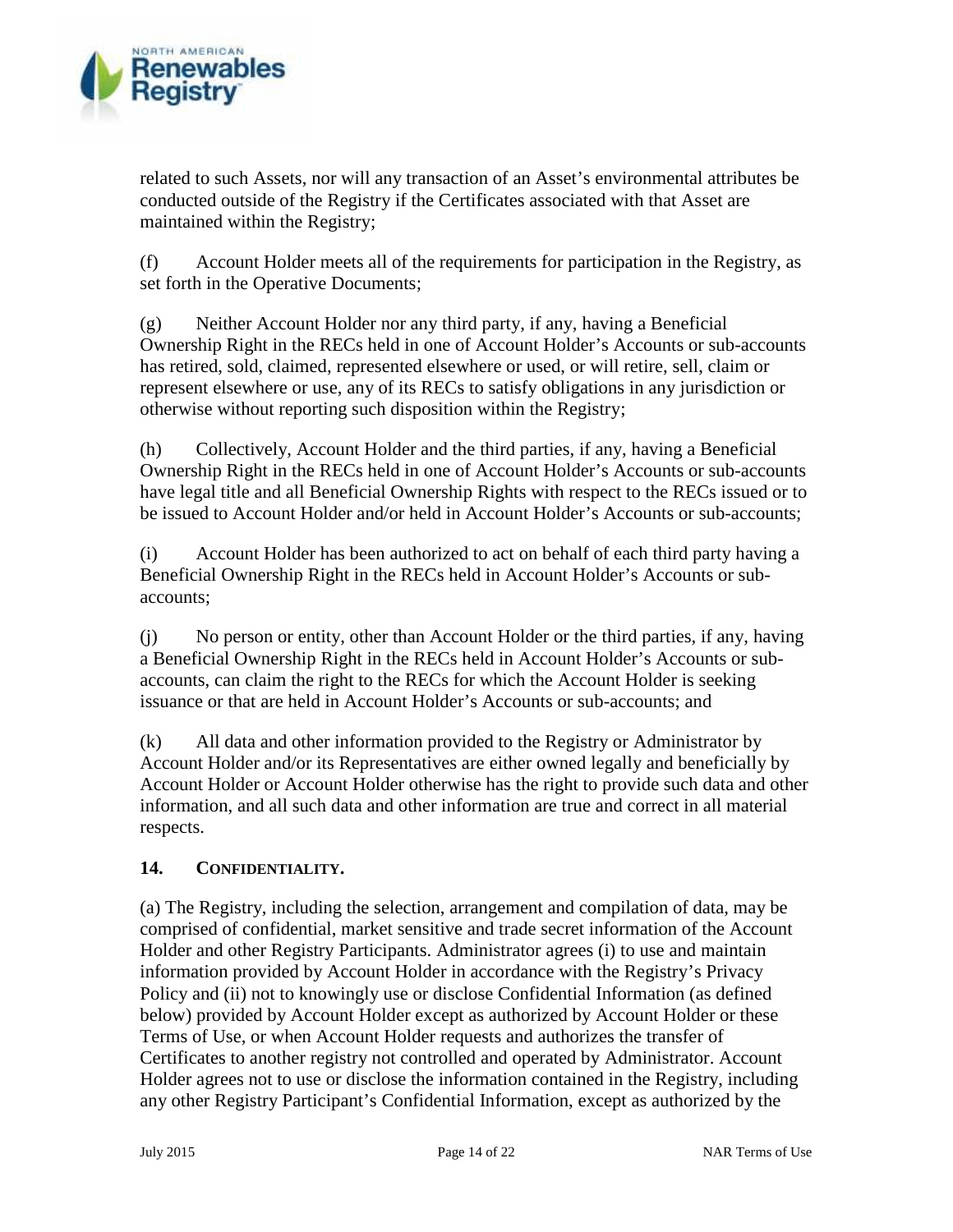

Operative Documents and these Terms of Use. The obligations of confidentiality in these Terms of Use shall survive its termination without limitation in duration for so long as information continues to meet the definition of Confidential Information.

(b) As used in these Terms of Use, the following information is deemed "Confidential Information":

(i) Gross and net generation (MWhs) of each electricity Generating Unit;

(ii) Net energy savings (MWhs) of each electricity efficiency project;

(iii) Electricity (MWhs) consumed on site by the Generating Unit owner or other on-site customer, other than for Generating Unit use (monthly);

(iv) Street address of the Generating Unit;

(v) If aggregate metering of Generating Units, number and names of Generating Units on the meter;

(vi) Capacity factor of each electricity Generating Unit;

(vii) Total number of RECs in Account Holder's Account and any sub-account thereof, including without limitation each Group Retirement Sub-account;

(viii) The amount and timing of specific REC transfers, including transfers from one Account Holder to another and transfers among the sub-accounts of an Account Holder; and

(ix) Those portions of communications between Account Holder and Administrator regarding the Registry that contain any of the aforementioned information that would be treated as Confidential Information;

*provided, however*, that Confidential Information does not include any information that can be established by written documentation: (i) to have been publicly known prior to disclosure of such information by the disclosing Party (the "Disclosing Party") to the receiving Party (the "Receiving Party"); (ii) to have become publicly known, without fault on the part of the Receiving Party, subsequent to disclosure of such information by the Disclosing Party to the Receiving Party; (iii) to have been received by the Receiving Party at any time from a source, other than the Disclosing Party, rightfully having possession of and the right to publicly disclose such information; (iv) to have been independently developed by employees or agents of the Receiving Party without access to or use of such information disclosed by the Disclosing Party to the Receiving Party; (v) to be common technical information or know-how readily available in literature; (vi) to be required to be disclosed by Applicable Law, including but not limited to information that must be provided to any governmental entity to confirm compliance with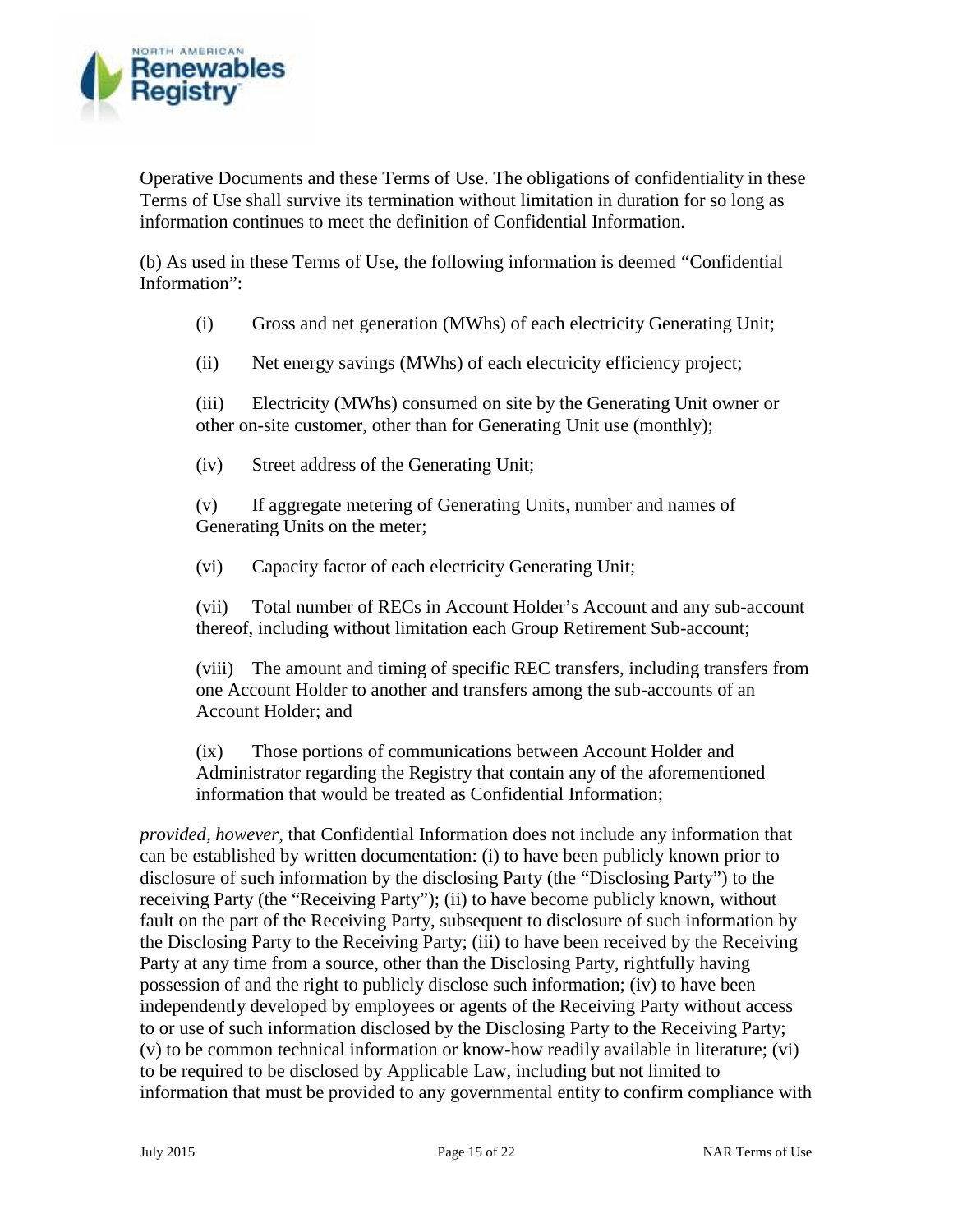

any statute or regulation, administrative proceeding, administrative or court order or discovery, provided that both Parties take such reasonable actions as necessary to ensure that such information is disclosed in as limited a manner possible; (vii) to be already within the knowledge of the Receiving Party at the time of disclosure, which information is not subject to a confidentiality agreement; or (viii) to be information Administrator is otherwise permitted to disclose under the Operating Procedures.

(c) Confidential Information may be aggregated with other information in the Registry and included in public reports as described more fully in the Operating Procedures, so long as it is sufficiently aggregated such that a third-party reviewer could not determine the portion of such aggregated information that is Confidential Information of a particular Account Holder.

(d) Confidential Information is the sole and exclusive property of the Registry Participant who provided the information to the Registry or on whose behalf the information was provided, and shall not be used by Account Holder for any purpose other than the purposes set forth in the Operative Documents and these Terms of Use.

(e) If Account Holder obtains access to data in the Registry that: (i) is not data provided or owned by Account Holder; (ii) is not part of a publicly available Registry report; and (iii) Account Holder is not otherwise authorized to use, then, regardless of whether such data is otherwise considered Confidential Information under these Terms of Use, Account Holder shall:

(A) immediately notify Administrator that Account Holder has obtained such access; and

(B) not disclose, disseminate, copy, or use any such information.

(f) Except as specifically set forth in this Section 14, Administrator shall have no obligation to protect or maintain the confidentiality of any information provided by Account Holder to Administrator or to the Registry, and Account Holder expressly consents to the disclosure of any such information that is not Confidential Information hereunder.

# **15. DISCLAIMER OF WARRANTY.**

(a) The data contained in the Registry has been gathered by Administrator from sources believed by it to be reliable, including but not limited to Control Area Operators, Qualified Reporting Entities, Registry Participants, Account Holder and Account Holder's Representatives. Administrator does not warrant that the information in the Registry is correct, complete, current or accurate, nor does Administrator warrant that the Software will be error-free or bug-free. Administrator has no obligation to audit, validate or otherwise verify any information contained in the Registry.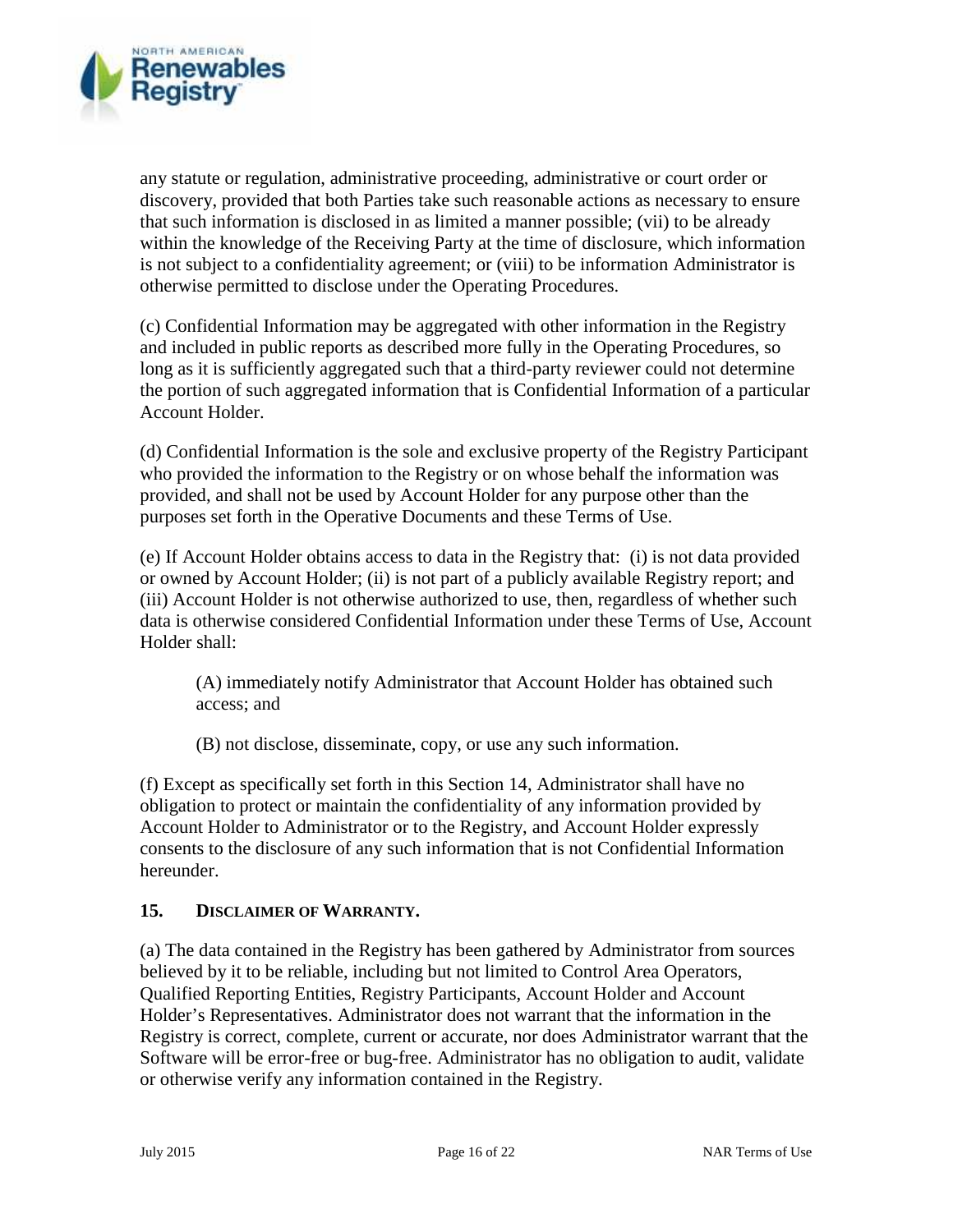

(b) THE REGISTRY IS PROVIDED "AS IS," AND ADMINISTRATOR MAKES NO REPRESENTATIONS OR WARRANTIES, EXPRESS OR IMPLIED, WITH RESPECT TO THESE TERMS OF USE, THE OPERATIVE DOCUMENTS OR THE ADEQUACY OR PERFORMANCE OF THE REGISTRY, AND ADMINISTRATOR HEREBY DISCLAIMS TO THE EXTENT PERMITTED BY LAW ANY SUCH WARRANTIES, INCLUDING BUT NOT LIMITED TO WARRANTIES OF MERCHANTABILITY, NON-INFRINGEMENT, TITLE OR FITNESS FOR A PARTICULAR PURPOSE OR ANY IMPLIED WARRANTIES ARISING FROM ANY COURSE OF DEALING, USAGE OR TRADE PRACTICE. ADMINISTRATOR DOES NOT WARRANT THAT THE SERVICES PROVIDED HEREUNDER SHALL BE UNINTERRUPTED, ERROR-FREE, OR COMPLETELY SECURE, OR THAT THE PROVISION OF SUCH SERVICES SHALL ALWAYS BE EXECUTED WITHOUT ERRORS OR OMISSIONS.

(c) Administrator shall not be responsible for the acts or omissions of any Account Holder or any other party who inputs data into the Registry or from whom data is obtained for inclusion on the Registry.

(d) Account Holder is solely responsible for the protection, security and management of usage and security of its computer network. Administrator shall not compensate Account Holder for damages incurred due to violations of the security of Account Holder's computer network, nor shall Account Holder make deductions or set-offs of any kind for Fees resulting therefrom.

#### **16. LIMITATION OF LIABILITY.**

ACCOUNT HOLDER ASSUMES FULL RESPONSIBILITY AND RISK OF LOSS RESULTING FROM ITS USE OF THE REGISTRY AND THE REGISTRY SITE. ADMINISTRATOR'S SOLE LIABILITY FOR THE REGISTRY, SERVICE DISRUPTION, PERFORMANCE OR NONPERFORMANCE BY ADMINISTRATOR OR IN ANY WAY RELATED TO THESE TERMS OF USE, REGARDLESS OF WHETHER THE CLAIM FOR DAMAGES IS BASED IN CONTRACT, TORT, STRICT LIABILITY, OR OTHERWISE, IS LIMITED, TO THE EXTENT PERMITTED BY LAW, TO AN AGGREGATE AMOUNT EQUAL TO THE GREATER OF (X) THE FEES PAID BY ACCOUNT HOLDER HEREUNDER DURING THE CALENDAR YEAR IMMEDIATELY PRECEDING THE DATE ANY SUCH CLAIM IS OR CLAIMS ARE MADE BY ACCOUNT HOLDER AND (Y) THE FEES PAID BY ACCOUNT HOLDER HEREUNDER DURING THE CALENDAR YEAR IN WHICH ANY SUCH CLAIM IS OR CLAIMS ARE MADE BY ACCOUNT HOLDER. ADMINISTRATOR SHALL NOT BE LIABLE FOR CONSEQUENTIAL, INCIDENTAL, SPECIAL, EXEMPLARY OR OTHER INDIRECT DAMAGES REGARDLESS OF CAUSE, NOR FOR ECONOMIC LOSS, LOSS OF USE, LOSS OF DATA, LOSS OF BUSINESS, PERSONAL INJURIES OR PROPERTY DAMAGES SUSTAINED BY ACCOUNT HOLDER OR ANY THIRD PARTIES, EVEN IF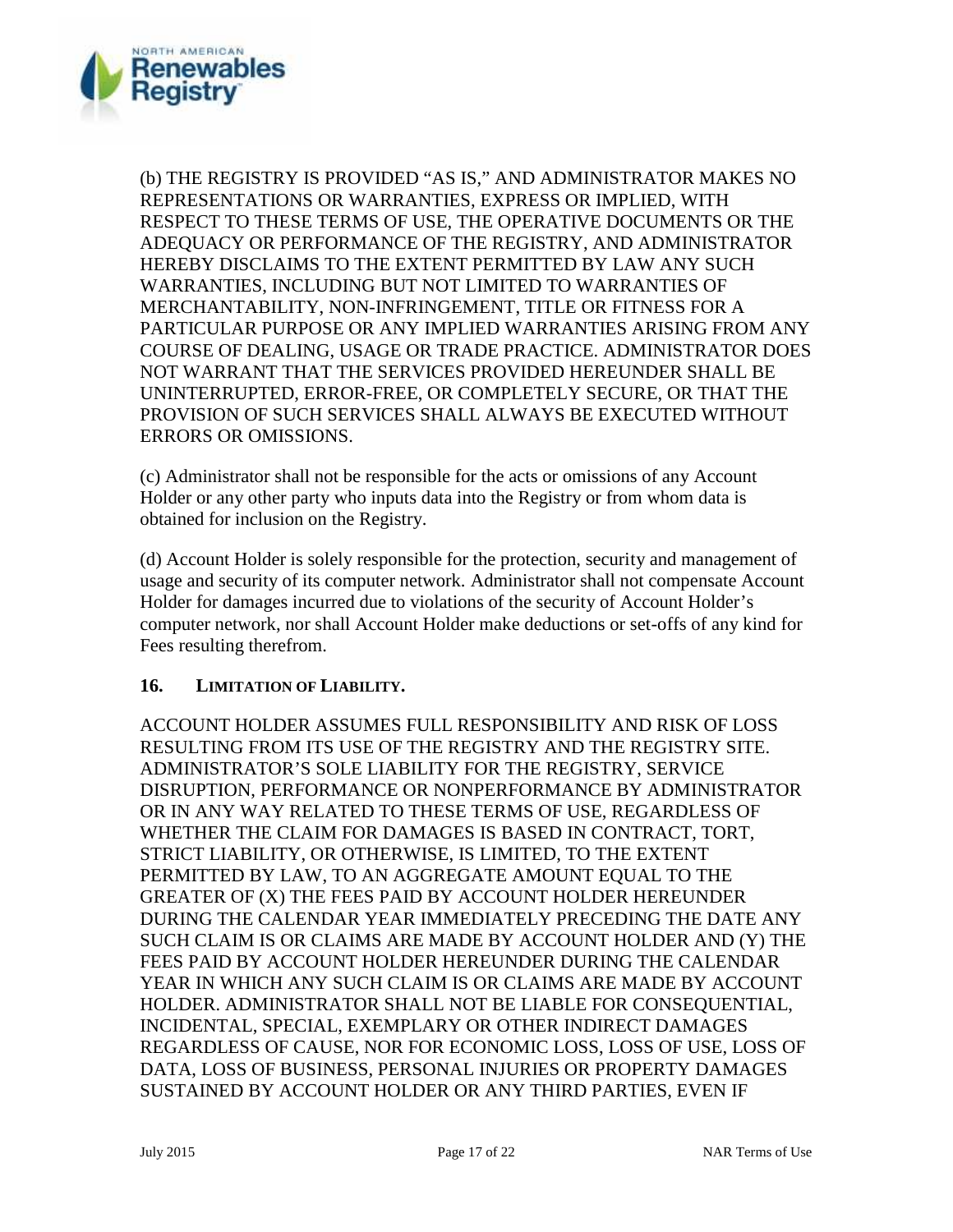

ADMINISTRATOR HAS BEEN ADVISED BY ACCOUNT HOLDER OR ANY THIRD PARTY OF SUCH DAMAGES. ADMINISTRATOR DISCLAIMS ANY LIABILITY FOR ERRORS, OMISSIONS OR OTHER INACCURACIES IN ANY PART OF THE REGISTRY, OR THE REPORTS, RECs OR OTHER INFORMATION COMPILED OR PRODUCED BY AND FROM OR INPUT INTO THE REGISTRY. TO THE MAXIMUM EXTENT PERMITTED BY LAW, ACCOUNT HOLDER HEREBY RELEASES AND PROTECTS ADMINISTRATOR, ANY SUBSIDIARIES OR OTHER CORPORATE AFFILIATES THEREOF, THEIR SUCCESSORS AND ASSIGNS, AGENTS, CONTRACTORS, SERVICE PROVIDERS AND VENDORS FROM ANY AND ALL LIABILITY WITH RESPECT TO ANY DAMAGES OR INJURIES INCURRED BY ACCOUNT HOLDER AS RELATES TO THE REGISTRY.

#### **17. LOGINS, PASSWORDS AND REGISTRY IDS.**

Account Holder agrees to assume sole responsibility for the security of any logins, passwords and Registry IDs issued to Account Holder and its Users for accessing the Registry. Account Holder agrees to immediately notify Administrator of any suspected unauthorized use of Account Holder's login(s), password(s), Registry ID(s) or Account or any other suspected breach of security.

#### **18. INDEMNIFICATION.**

Account Holder agrees to defend, indemnify and hold harmless each of Administrator and its subsidiaries and affiliates and each of their respective owners, trustees, partners, members, officers, directors, employees, agents and representatives (each an "Indemnified Party") from and against any violations by Account Holder or its Users of any Applicable Law and against any and all claims (including third-party claims), causes of action, whether in contract, tort or any other legal theory (including strict liability), demands, damages, costs, liabilities, losses and expenses (including reasonable attorneys' fees and court costs) of any nature whatsoever ("Losses") arising out of, resulting from, attributable to or related to the use of the Registry by Account Holder or its Users, or Account Holder's or its Users' violation of any of the Operative Documents or these Terms of Use, including, but not limited to, any Losses arising out of or related to: (a) any inaccuracy, error, or delay in or omission of (i) any data, information, or service, or (ii) the transmission or delivery of any data, information, or service; (b) any interruption of any such data, information, or service (whether or not caused by such Indemnified Party); or (c) any financial, business, commercial or other judgment, decision, act or omission based upon or related to the information or the Registry. Notwithstanding the foregoing, Account Holder shall not defend, indemnify or hold harmless an Indemnified Party from and against any Losses to the extent that the Losses are caused by the conduct of such Indemnified Party that a court of law or arbitral panel has determined amounted to gross negligence or willful misconduct.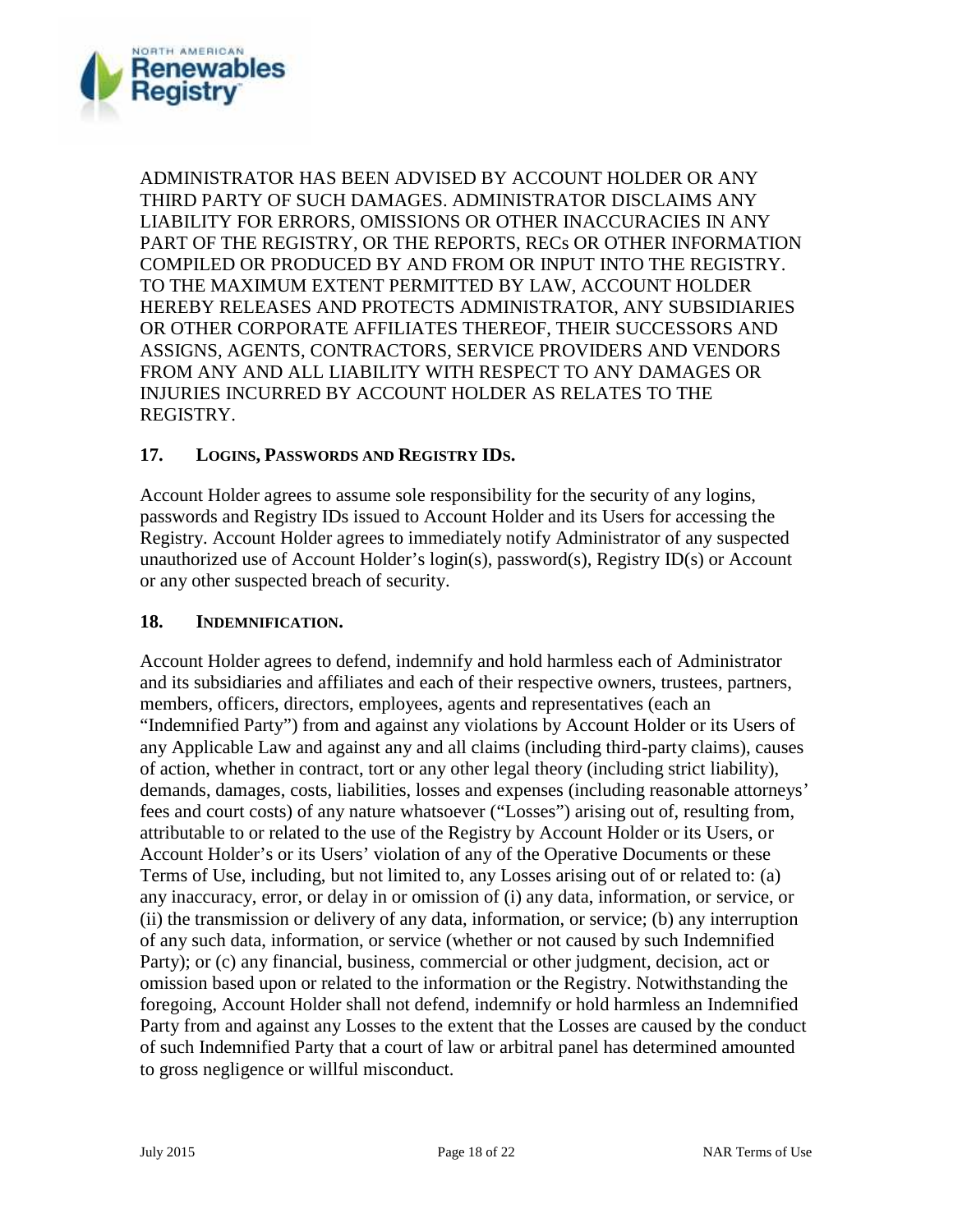

#### **19. NO ASSIGNMENT, TRANSFER OR ENCUMBRANCE BY ACCOUNT HOLDER.**

Neither any Operative Document nor these Terms of Use nor any rights hereunder or thereunder may be assigned, sublicensed, encumbered, pledged, mortgaged or otherwise transferred by Account Holder, in whole or in part, whether voluntary or by operation of law, without the express prior written consent of Administrator, which consent shall not be unreasonably withheld, conditioned or delayed.

#### **20. RELATIONSHIP OF PARTIES.**

Each Party is an independent contractor under these Terms of Use. No Party has the authority to execute documents that purport to bind the others, and nothing in these Terms of Use will be construed to constitute a joint venture, fiduciary relationship, partnership or other joint undertaking.

## **21. NO THIRD PARTY BENEFICIARIES.**

These Terms of Use and the Operative Documents are for the sole and exclusive benefit of Account Holder and Administrator and its successors and permitted assigns, and except as set forth in Section 18, no third party, including without limitation any third party having Beneficial Ownership Rights in a Certificate, will have any rights under these Terms of Use or the Operative Documents whatsoever.

#### **22. FORCE MAJEURE.**

No Party shall be deemed to have breached any provision of these Terms of Use as a result of any delay, failure in performance, or interruption of service resulting directly or indirectly from acts of God, network failures, acts of civil or military authorities, civil disturbances, wars, terrorism, energy crises, fires, floods, strikes or other labor disturbances, riots, embargoes, transportation contingencies, fuel shortages, interruptions in third-party telecommunications or Internet equipment or service, other catastrophes, or any other occurrences which are beyond the claiming Party's reasonable control and which, by the exercise of due diligence, the claiming Party is unable to overcome or avoid or cause to be avoided; *provided, however*, that no such occurrences shall excuse Account Holder's obligation to pay amounts due hereunder by the applicable due date.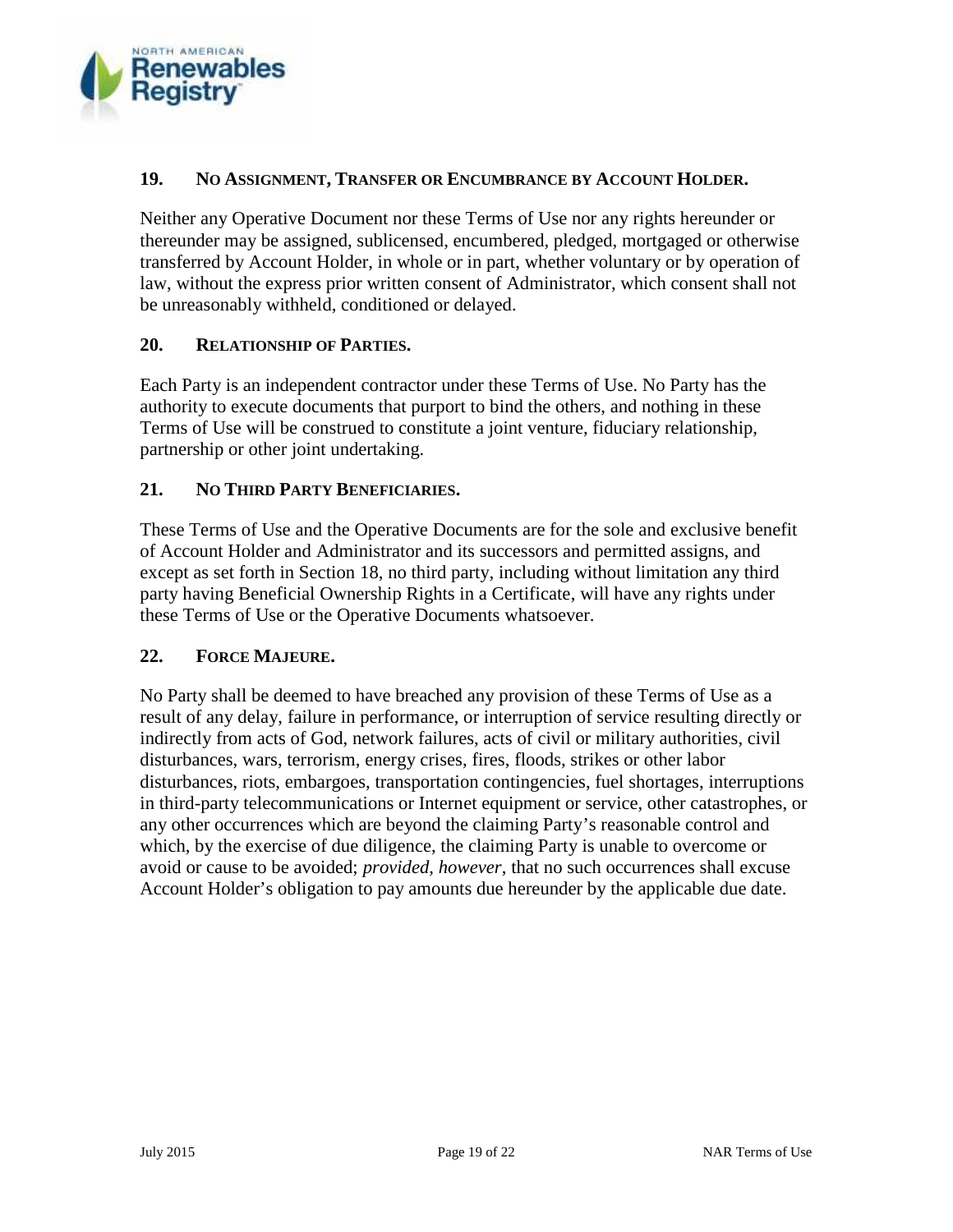

## **23. SEVERABILITY.**

If any part of these Terms of Use is held to be unenforceable or illegal by a court, arbitration panel or governmental administrative agency, such holding shall not affect the validity of the other parts of the Terms of Use, which shall at all times remain in full force and effect.

## **24. WAIVER.**

The waiver of a breach or the failure to require at any time performance of any provision of these Terms of Use will not operate or be interpreted as a waiver of any other or subsequent breach nor in any way affect the ability of any Party to enforce each and every such provision thereafter. The express waiver by any Party of any provision, condition or requirement of these Terms of Use shall not constitute a waiver of any future obligation to comply with such provision, condition or requirement.

#### **25. NOTICES.**

All notices permitted or required under these Terms of Use shall be in writing and shall be delivered in person, by email, facsimile, or first class, registered or certified mail, postage prepaid, or by overnight courier service to the following addresses or such other address as either Party may specify in writing:

If to Administrator:

APX, Inc. 2001 Gateway Place, Suite 315W San Jose, CA 95110 Attn: NAR Registry Administrator Facsimile: 408-573-7113 Email: nar@apx.com

With a copy to:

APX, Inc. 2001 Gateway Place, Suite 315W San Jose, CA 95110 San Jose, CA 95110 Attn: Contract Administration Facsimile: 408-573-7113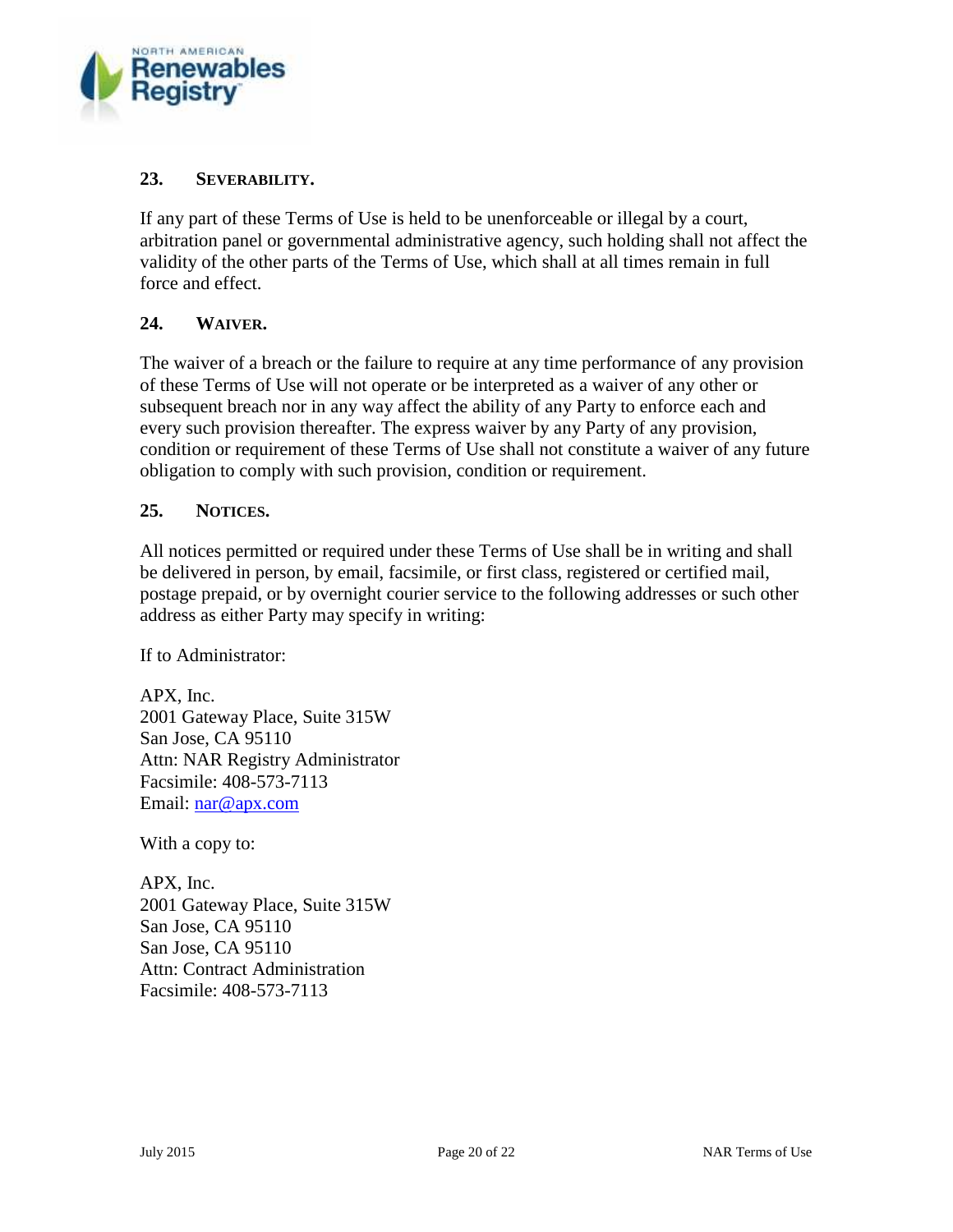

If to Account Holder:

To the address provided at the time of registration, as updated by Account Holder from time-to-time

Service shall be effective on the earlier of actual receipt or the second business day after the day of mailing via first class mail. For service of notice via facsimile, it shall be deemed received on the day said notice was sent to the other Party. For service of notice via email, it shall be deemed received when acknowledgement of its receipt has been given by the Party due to receive the notice.

# **26. GOVERNING LAW AND DISPUTE RESOLUTION.**

(a) These Terms of Use shall be governed exclusively by the laws of the State of New York without regard to its rules on conflicts of laws.

(b) The Parties shall first attempt in good faith to settle any controversy or claim arising out of or relating to these Terms of Use, or the breach thereof, or any other claim or controversy between the Parties arising out of the Registry (any such claim, a "Dispute"), by mediation administered by the American Arbitration Association ("AAA") under its Commercial Mediation Procedures then in effect. At least thirty (30) days prior to initiating such mediation, the Party seeking to mediate ("Demanding Party") shall give the other Party written notice describing the claim and the amount as to which it intends to initiate the action, as well as providing all supporting documentation available to the Demanding Party.

(c) Any Dispute that has not been resolved by mediation as provided herein within fortyfive (45) days after initiation of the mediation procedure shall be finally resolved by arbitration administered by the AAA under its Commercial Arbitration Rules and Supplementary Procedures for Online Arbitration then in effect. The arbitrator(s) will have no authority to award punitive damages nor any other damages not measured by a prevailing Party's actual damages, and may not, in any event, make any ruling, finding or award that does not conform to the terms and conditions of these Terms of Use. Neither any Party nor the arbitrator(s) may disclose the existence or results of any arbitration hereunder without the prior written consent of all Parties.

(d) Each Party shall be responsible for the payment of all of its costs associated with the resolution of said dispute whether in arbitration or before a court of law, including but not limited to any filing fees, arbitrator fees, its attorneys' fees and other costs incurred in such proceeding, *provided that* if a dispute is initiated in bad faith, as determined by the arbitrator(s), the Party initiating the dispute shall be responsible for all of the other Party's defense costs, and provided further that Administrator shall be entitled to payment of its costs and expenses, including without limitation attorneys' fees, to the extent set forth in Sections 11(b)(ii) and 18.